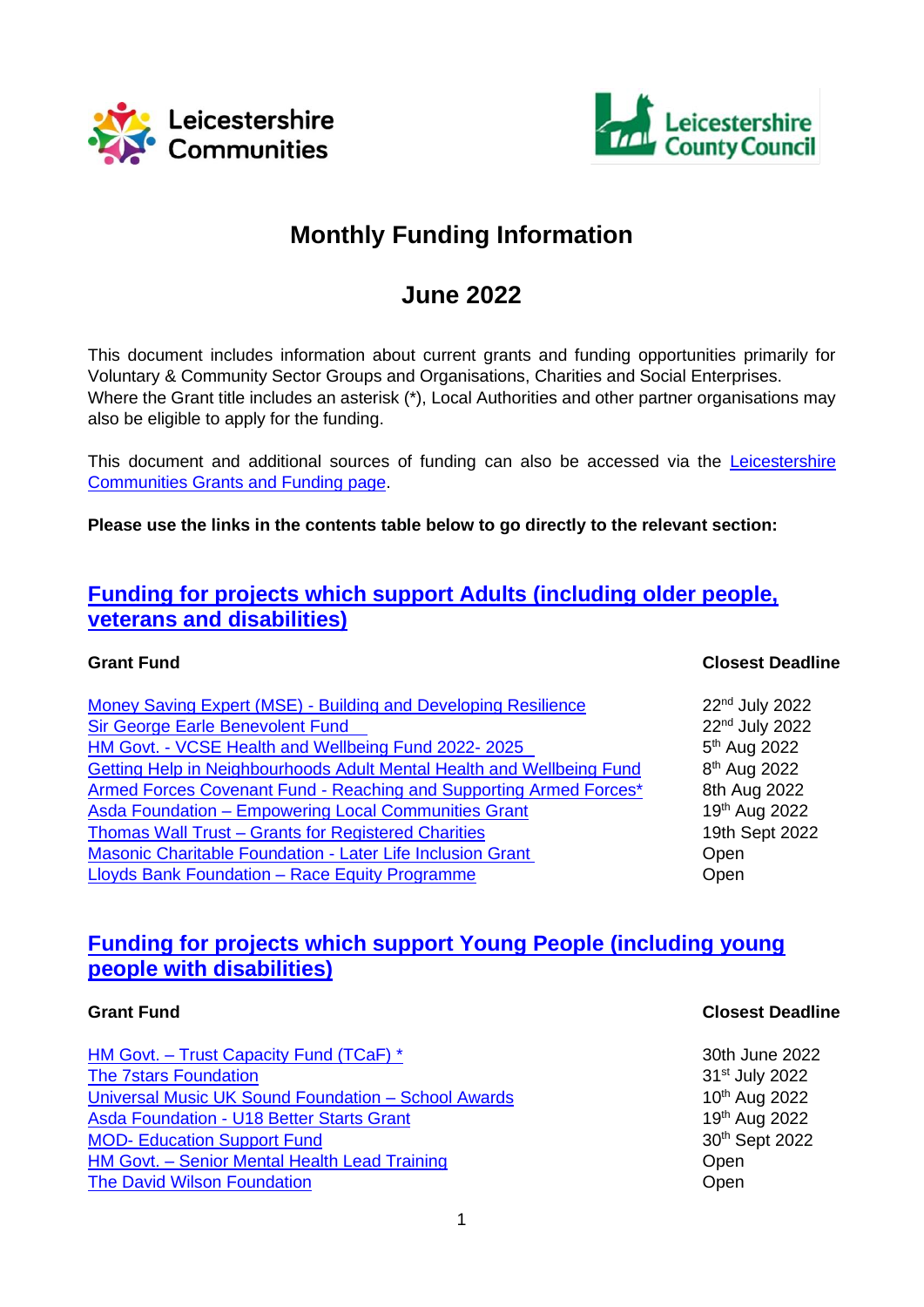| <b>Hargreaves Foundation</b>                              | Open |
|-----------------------------------------------------------|------|
| True Colours Trust - UK Small Grants                      | Open |
| Buttle UK - Chances For Children Grants *                 | Open |
| <b>Oakland Foundation</b>                                 | Open |
| Masonic Charitable Foundation – Children and Young People | Open |

# **[Funding for projects which support broader community outcomes](#page-13-0)**

## **Grant Fund Closest Deadline**

| Leicestershire County Council - SHIRE Environment Grant             | 24th June 2022              |
|---------------------------------------------------------------------|-----------------------------|
| The Shoosmiths Foundation                                           | 24th June 2022              |
| <b>Arnold Clark - Community Fund</b>                                | 30th June 2022              |
| Illegal Money Lending Team (IMLT) - Stop Loan Sharks Community Fund | 30th June 2022              |
| <b>Hilden Charitable Fund</b>                                       | 3rd July 2022               |
| HM Govt. Places of Worship Protective Security Funding Scheme       | 14th July 2022              |
| <b>Mercia Park Community Fund</b>                                   | 22nd July 2022              |
| <b>OPCC</b> – Commissioner's Safety Fund                            | 25 <sup>th</sup> July 2022  |
| <b>Baring Foundation - Arts and Mental Health Programme</b>         | 26th July 2022              |
| Harborough District Council - Platinum Jubilee Capital Grant Fund   | 31 <sup>st</sup> July 2022  |
| <b>HM Govt. - Community Ownership Fund</b>                          | 19th Aug 2022               |
| Leicestershire County Council - SHIRE Community Grant               | 7 <sup>th</sup> Sept 2022   |
| Association of Independent Museums – Collections Care Scheme        | 31 <sup>st</sup> Sept 2022  |
| LGBT+ Futures - Equity Fund                                         | 30th Oct 2022               |
| <b>Localgiving - Magic Little Grants</b>                            | 31 <sup>st</sup> Oct 2022   |
| HM Govt. - Listed Places of Worship Grant Scheme                    | 31 <sup>st</sup> March 2025 |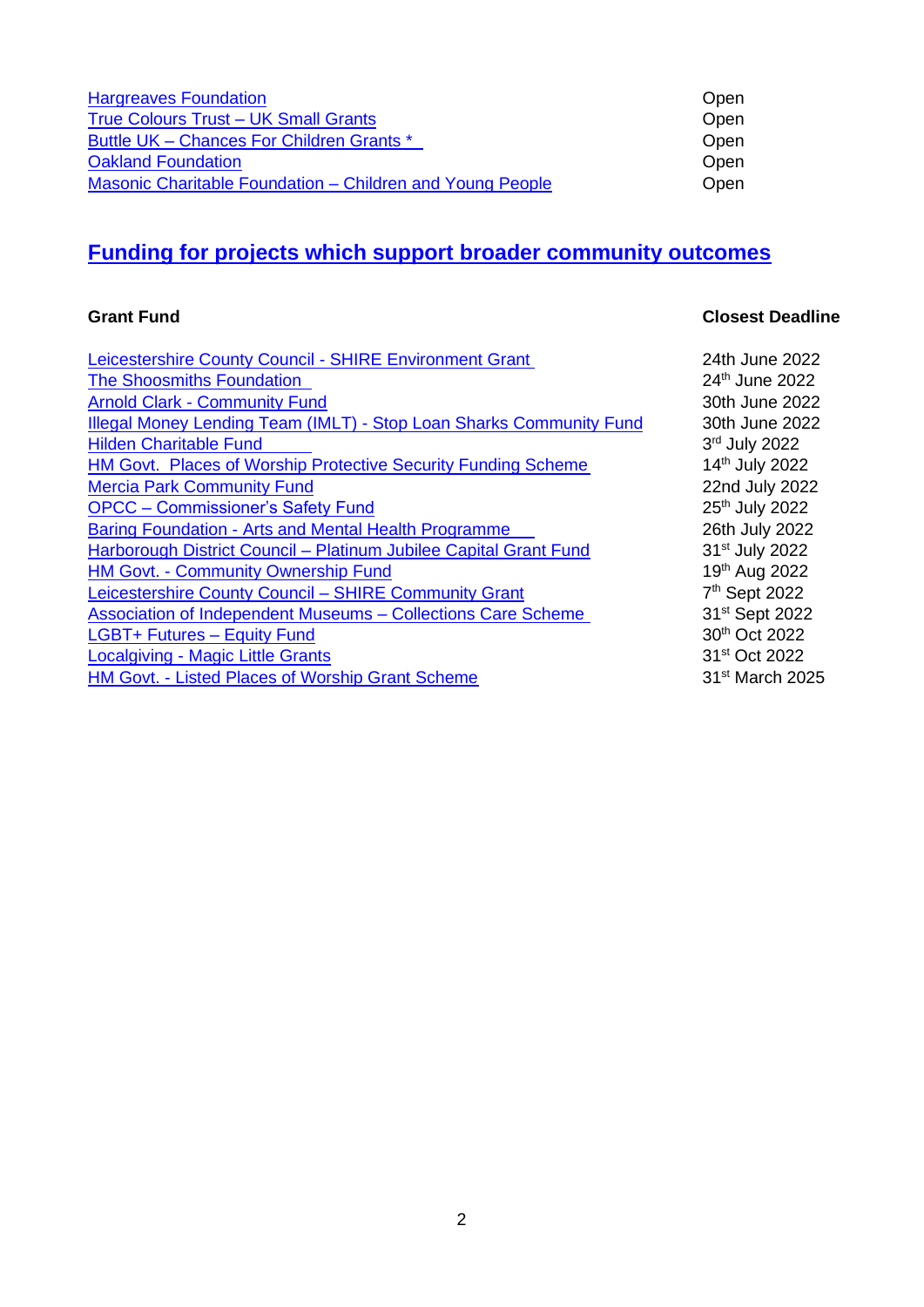# <span id="page-2-0"></span>**Funding for projects which support Adults**

## <span id="page-2-2"></span>**[Sir George Earle Benevolent Fund](https://www.llrcommunityfoundation.org.uk/sir-george-earle-benevolent-fund-opening-23rd-may-2022/)**

#### **Summary**

Grants are available for local projects supporting older people experiencing loneliness and isolation. Activities or projects need to meet one of the following fund themes:

- Improve older people's access to social activity
- Reduce feelings of loneliness or isolation in older people
- Increase the availability of local projects or activity which supports older people
- Respond to local social or economic needs

#### **Key Criteria**

- Applying organisations annual income must be less than £250,000
- Applications must not be more than 25% of the organisation's annual income
- Funded projects should ideally begin 1st September 2022 and MUST be completed by 28th February 2023

**Amounts available**: Between £500 and £3,00

**Grant deadlines**: 22nd July 2022

### <span id="page-2-1"></span>**Money Saving Expert (MSE) - [Building and Developing Resilience](https://www.msecharity.com/)**

#### **Summary**

In response to the current cost-of-living crisis, MSE will bring forward its next planned funding round, which was originally due to open in September this year.

The theme for the round is Building and Developing Resilience, and projects should focus on providing urgent money guidance and emergency debt help to those of in need of support through the cost-of-living crisis in the UK.

#### **Key Criteria**

- Applying organisations should have an annual income of less than £750,000 and have unrestricted reserves that are less than six months of their running costs.
- There is particular interest in applications which use memorable, innovative, and or creative ways of delivering financial life skills which will make a lasting impact on the way people think, behave and manage their money.
- All applications must demonstrate how the project they are seeking funding for has a lasting impact on the people taking part.

#### **Amounts available**: Max £7,500

Grant deadlines: Opens 20<sup>th</sup> June and closes on 22<sup>nd</sup> July 2022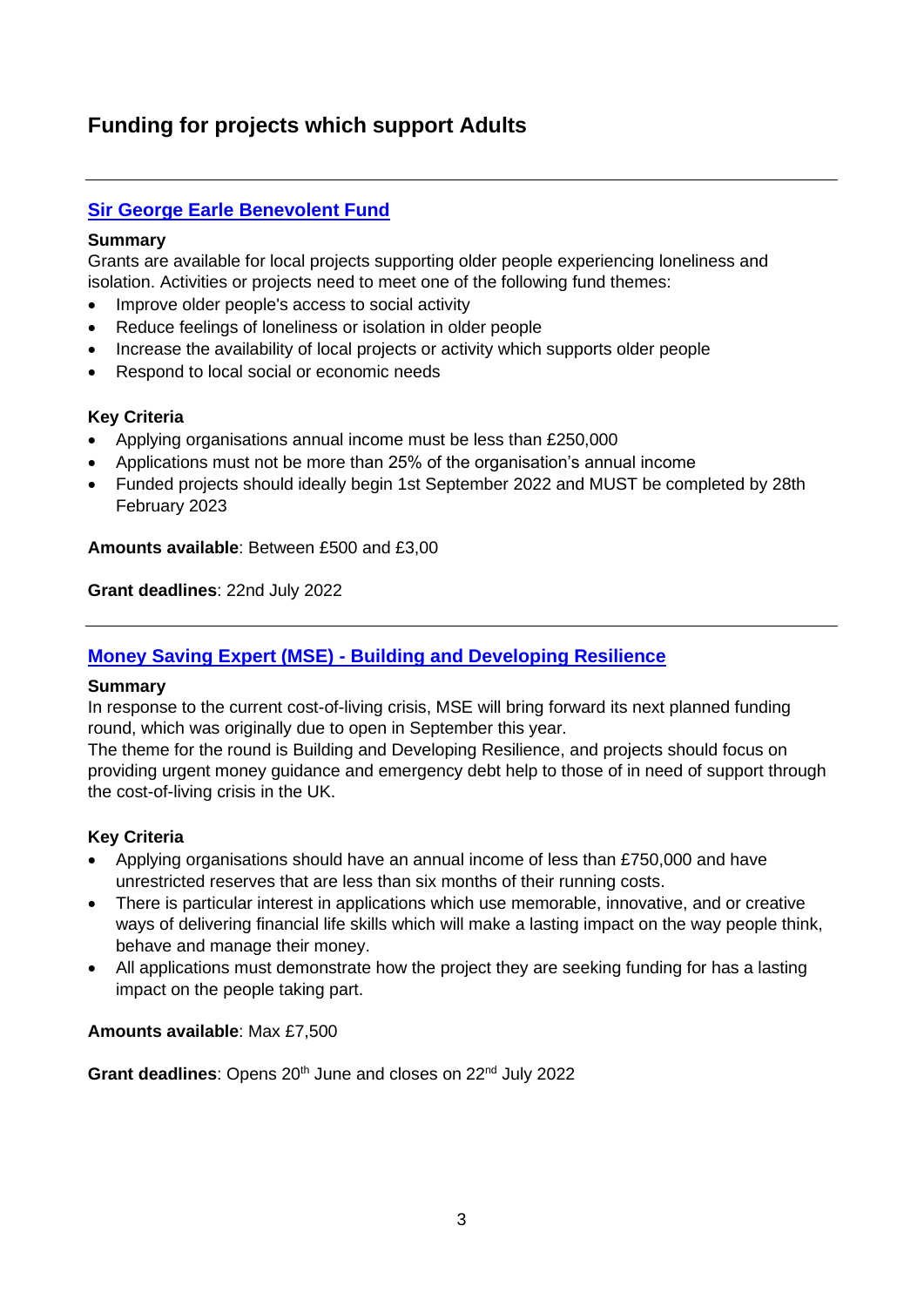## <span id="page-3-0"></span>**HM Govt. - [VCSE Health and Wellbeing Fund 2022-](https://www.gov.uk/government/publications/vcse-health-and-wellbeing-fund-2022-to-2025-womens-reproductive-wellbeing-in-the-workplace/vcse-health-and-wellbeing-fund-2022-to-2025-womens-reproductive-wellbeing-in-the-workplace) 2025**

#### **Summary**

The fund is intended to support voluntary and community organisations to provide a holistic support offer to women experiencing reproductive health issues so that they feel confident to remain in and return to the workplace. This includes ensuring that:

- Women feel supported in the workplace.
- Taboos are broken down through open conversation.
- Employers feel well-equipped to support women in managing their health in the workplace.

#### **Key Criteria**

Eligible organisations must:

- Meet the conditions set out in Section 70 of the Charities Act 2006.
- Work in England, with a plan to operate their programme in England only.
- Not apply for funding of more than 25% of their annual turnover.
- Have been operating in this area, or a closely related area, for at least three years

**Amounts available**: Between £200,000 and £600,000 over three years

**Grant deadlines: 5<sup>th</sup> August 2022** 

#### <span id="page-3-1"></span>**[Getting Help in Neighbourhoods Adult Mental Health and Wellbeing Fund](https://www.llrcommunityfoundation.org.uk/getting-help-in-neighbourhoods-adult-mental-health-wellbeing-fund/)**

#### **Summary**

This fund is to enable local charitable organisations to provide local activities for people aged 18+ that:

- Build resilience and prevent adult mental health issues from developing or becoming worse
- Provide more opportunities and places for adults to seek help and support
- Support adults recovering or living with long-term mental health challenges to live as independently as they can
- Improve healthy life expectancy and reduces health inequalities

#### **Key Criteria**

Applying organisations will need to:

- Demonstrate a commitment to supporting adults that values and promotes their skills, experiences and potential.
- Be inclusive, promote and celebrate local diversity and use locally accessible venues that help to reduce isolation
- Develop its staff and volunteers' knowledge about mental health, growing the organisation's confidence to support people with mental health needs.
- Attend at least one focus group

**Amounts available**: Between £3,000 and £50,000

Grant deadlines: Round 2 opens on 17<sup>th</sup> June 2022 and closes on 8<sup>th</sup> August 2022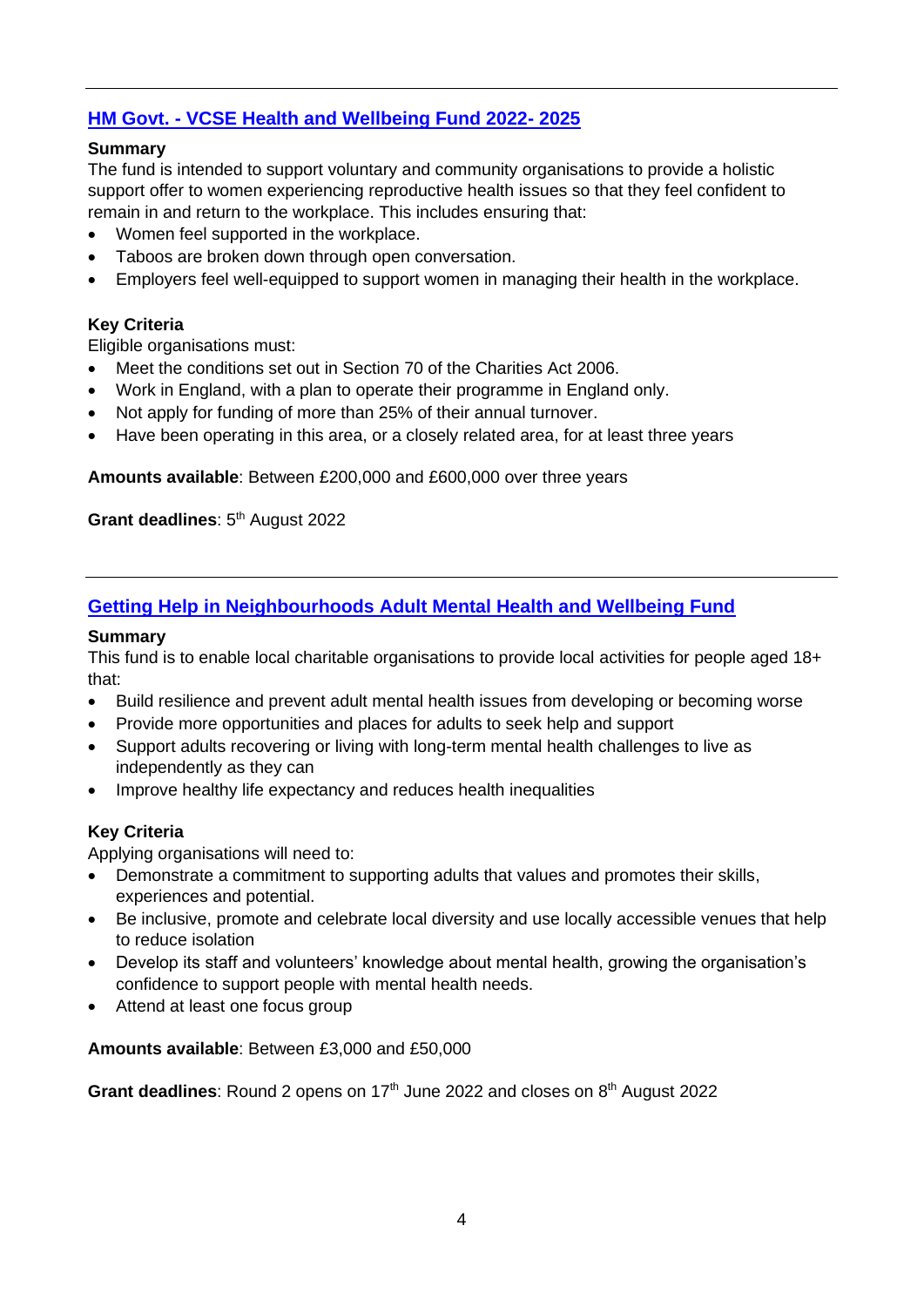## <span id="page-4-0"></span>**Armed Forces Covenant Fund - [Reaching and Supporting Armed Forces](https://covenantfund.org.uk/programme/reaching-and-supporting/#eligibility)  [Communities Programme \\*](https://covenantfund.org.uk/programme/reaching-and-supporting/#eligibility)**

### **Summary**

Funding is intended to support projects which are specific and targeted, rather than taking a generalist approach. This could mean supporting a defined group with its own defined needs, or addressing a challenging and pressing need within Armed Forces communities.

### **Key Criteria**

- Applying organisations must be charities and Community Interest Companies (CICs) in the UK which have been registered for a minimum of three years.
- Applying organisations do not need to be Armed Forces-specific, but must be willing to work in partnership with Armed Forces organisations.
- Partnership working is encouraged. Local Authorities, Health Bodies and other organisations not eligible to apply directly could deliver projects in collaboration with an eligible organisation.

**Amounts available**: Max £100,000 over 2 years to 3 years (grants over 3 years will be tapered)

**Grant Deadlines**: 8th August 2022 / 14th November 2022

## <span id="page-4-1"></span>**Asda Foundation – [Empowering Local Communities Grant](https://www.asdafoundation.org/foundation-grants)**

#### **Summary**

Grants are available to community groups to support a broad range of activities which can contribute towards transforming their community and improving the lives of people in their community. Support to help with the cost-of-living rise and for refugees is available.

Projects should be aligned to one of the following four themes:

- Building Resilient Communities.
- Active Lives.
- Seasonal Celebrations & Festivals.
- Leading Healthier Lives.

#### **Key Criteria**

- Activities must be for people aged over 18 years
- Applications can be obtained from the Asda Community Champion who are based at local stores
- Completed applications should be passed on to the Asda Community Champion for submission
- Activities must be completed by 30th September 2022

#### **Amounts available**: Between £500 and £1,500

**Grant deadlines**: 19th August 2022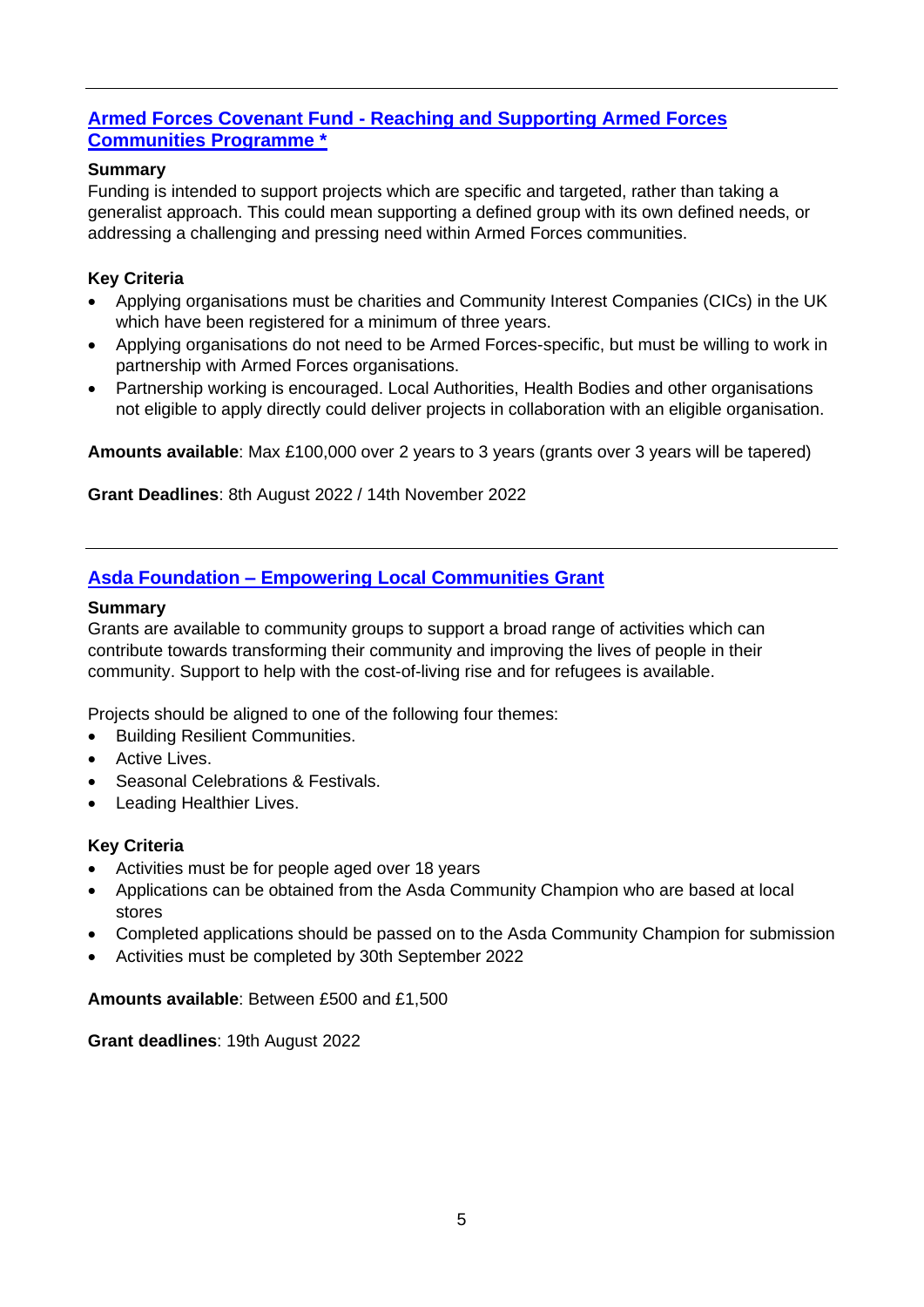## <span id="page-5-0"></span>**Thomas Wall Trust – [Grants for Registered Charities](https://www.thomaswalltrust.org.uk/grants-for-registered-charities-2/)**

#### **Summary**

Grants are available for specific projects or core activities that equip disadvantaged people aged 18 and over with the necessary communication skills for employment. There is particular interest in hearing from groups supporting people experiencing multiple deprivation or major hurdles to employment including women, people with disabilities, refugees and asylum seekers. The grant can support annual repeat funding for up to three years.

#### **Key Criteria**

Applying organisations must have:

- An annual turnover of between £10,000 and £500,000
- Been registered with the Charity Commission for at least three years.

#### **Amounts available**: Max £5,000

**Grant deadlines**: 19th September 2022

## **[Masonic Charitable Foundation -](https://mcf.org.uk/get-support/grants-to-charities/) Later Life Inclusion Grant**

#### **Summary**

Grants (for up to 3 years) are available for local and national charities in England and Wales that are working to reduce loneliness and isolation in older people. Depending on their annual income level, charities can apply for:

- Small grants, for general running and/or overhead costs of the charity core funding.
- Large grants, for projects and can be used for salary costs, activities, materials, etc.

Grant amounts should not exceed 15% of the total income of the applicant charity.

#### **Key Criteria**

Applicants must be supporting disadvantaged and vulnerable older people over the age of 50 years and provide:

- Mental and physical health support.
- Gateway and access to service, e.g., transport and technology.
- Community based approaches, i.e., volunteering, positive ageing and neighbourhood support.
- Advocacy, social and welfare support.

#### **Amounts available**:

Small grants between £1,000 and £15,000 for charities with an income of under £500,000. Large grants between £10,000 and £60,000 for charities with an annual income over £500,000.

**Grant Deadlines**: No closing date for applications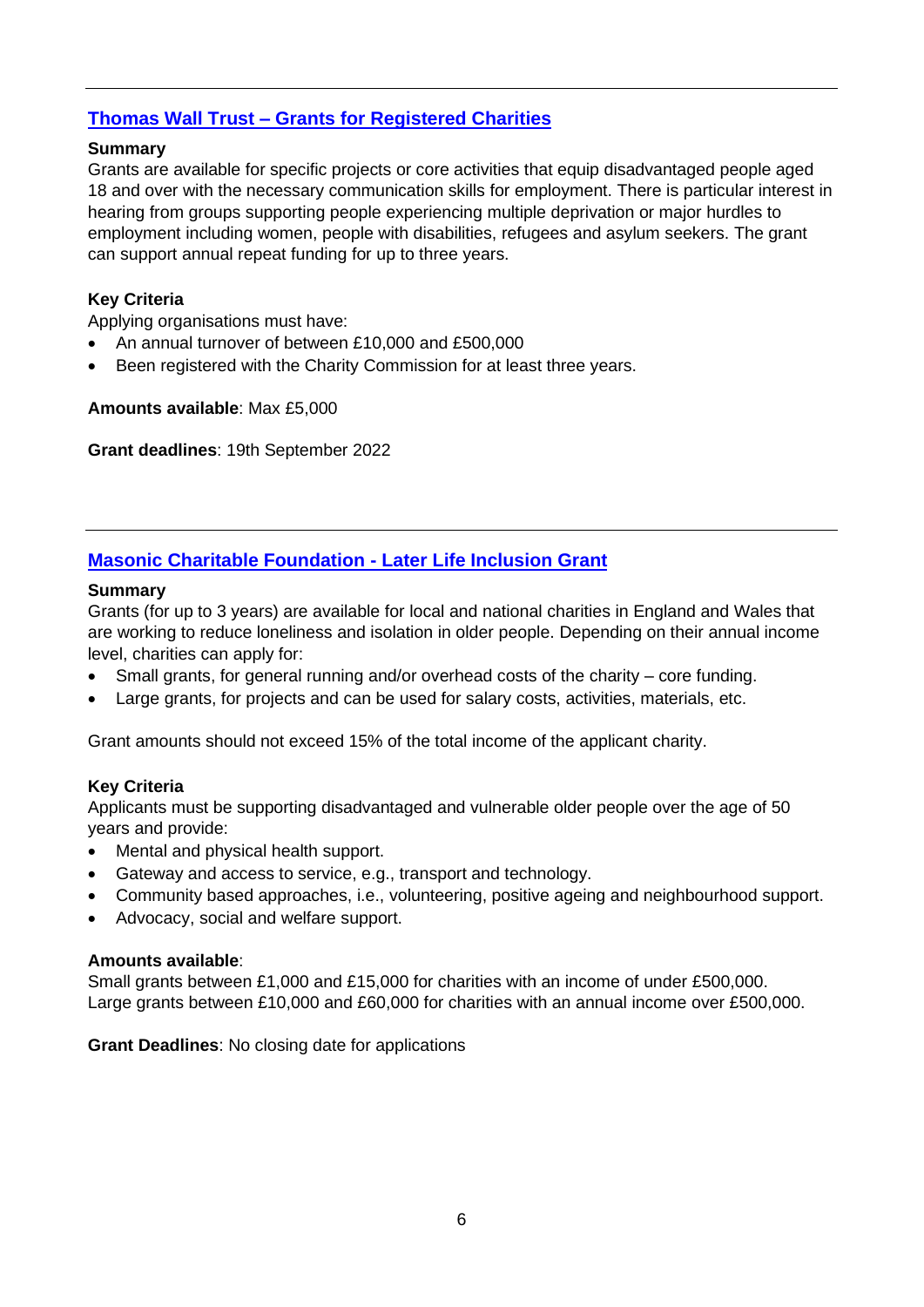## <span id="page-6-0"></span>**[Lloyds Bank Foundation –](https://www.lloydsbankfoundation.org.uk/we-fund/racial-equity) Race Equity Programme**

#### **Summary**

The fund supports charities with a strong track record of helping people from Black, Asian and minority ethnic communities with complex social issues. The fund comes with tailored development support to help build capacity, improve resilience and sustainability.

#### **Key Criteria**

Applying organisations must:

- Deliver services to people affected by one of Lloyds Bank Foundations complex social issues.
- Have more than half of its Trustee Boards should be Black, Asian or from a minority ethnic community.
- Have an annual income of between £25,000 and £1 million
- Have a proven track record
- Generally, be working with people aged 17 or over

**Amounts available**: Max grant £50,000

**Grant deadlines**: No closing date for applications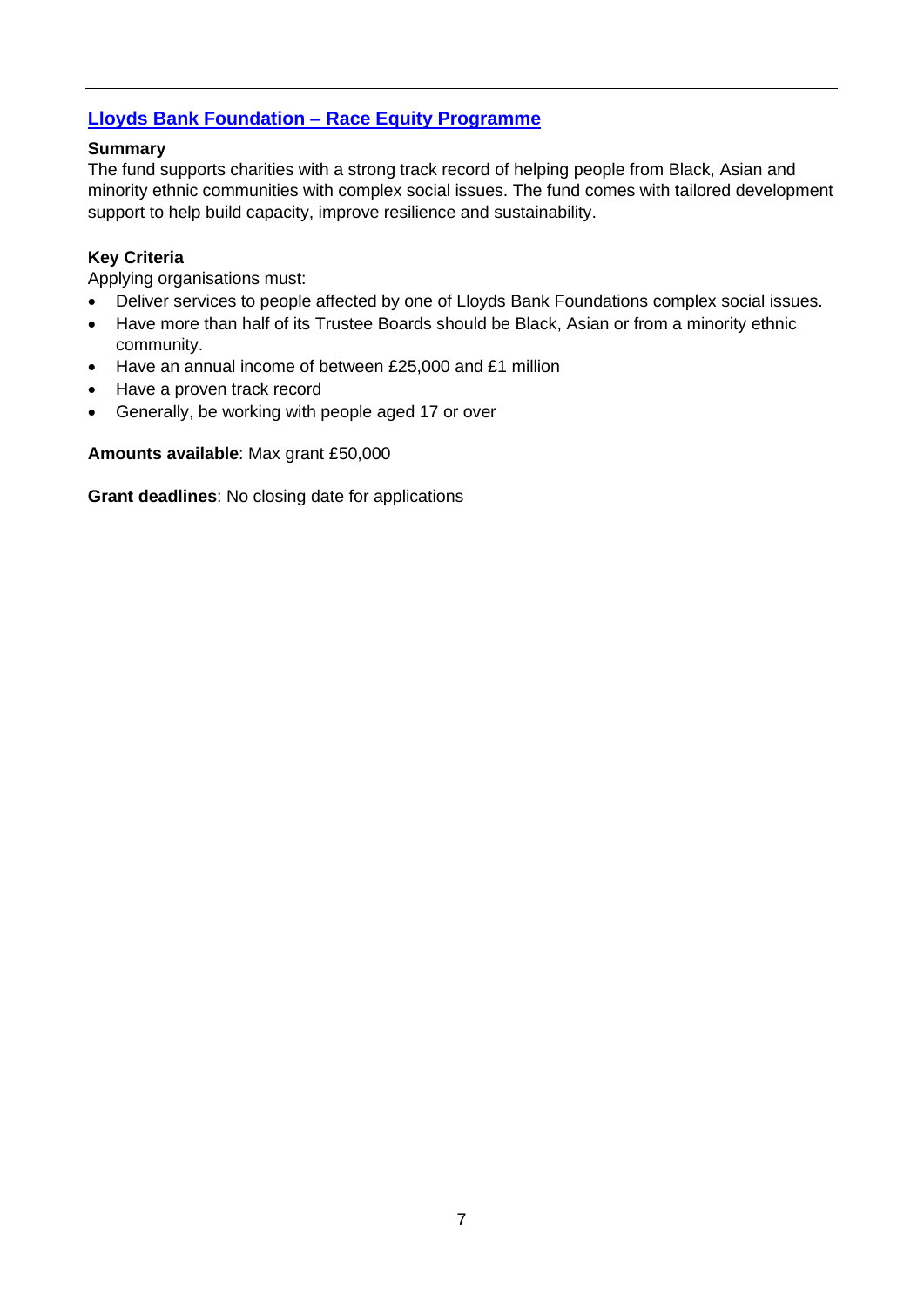# <span id="page-7-0"></span>**Funding for projects which support Children and Young People**

## <span id="page-7-1"></span>**HM Govt. – [Trust Capacity Fund \(TCaF\) \\*](https://www.gov.uk/government/publications/apply-to-the-trust-capacity-fund)**

#### **Summary**

The funding is to support the growth and development of Academy Trusts or Local Authority maintained schools in England. There are two strands:

- A: For projects in which Trusts will take on at least one additional inadequate or requires improvement school from one of the areas listed in Annexe A of the guidance
- B: For all other Trust capacity building projects.

#### **Key Criteria**

All activities funded by TCaF must start no earlier than 1 April 2022 and be completed by 31 March 2023.

Applying organisations must:

- Be considered by the Education and Skills Funding Agency to be of sound financial health. As a minimum requirement, applicants must not have an open Financial Notice to Improve
- Have a record of meeting, or driving improvements in, school standards
- Have an eligible growth project that has been approved by an RSC between 1 January and 30 June 2022

#### **Amounts available**:

Strand A: For grants of between £50,000 to £310,000 Strand B: For grants of between £50,000 t0 £100,000

**Grant deadlines**: 30th June 2022

#### <span id="page-7-2"></span>**The [7stars Foundation](https://the7starsfoundation.co.uk/apply)**

#### **Summary**

Grants for groups and organisations to support young people (aged 16 and under) challenged by abuse and addiction, young carers, and those experiencing homelessness or lack access to a safe space. Funding is intended to help young people who lack opportunities to cope with unfair situations and achieve their potential.

#### **Key Criteria**

- Applying organisations must have an annual turnover of less than £1.5 million
- For projects addressing Child Carers, preference will be given to applications that offer longterm impact or sustainable support, such as mentoring or outreach programmes, over recreational trips.

#### **Amounts available**: Max £2,500

**Grant deadlines**: 31st July 2022 / 31st October 2022 / 31st January 2023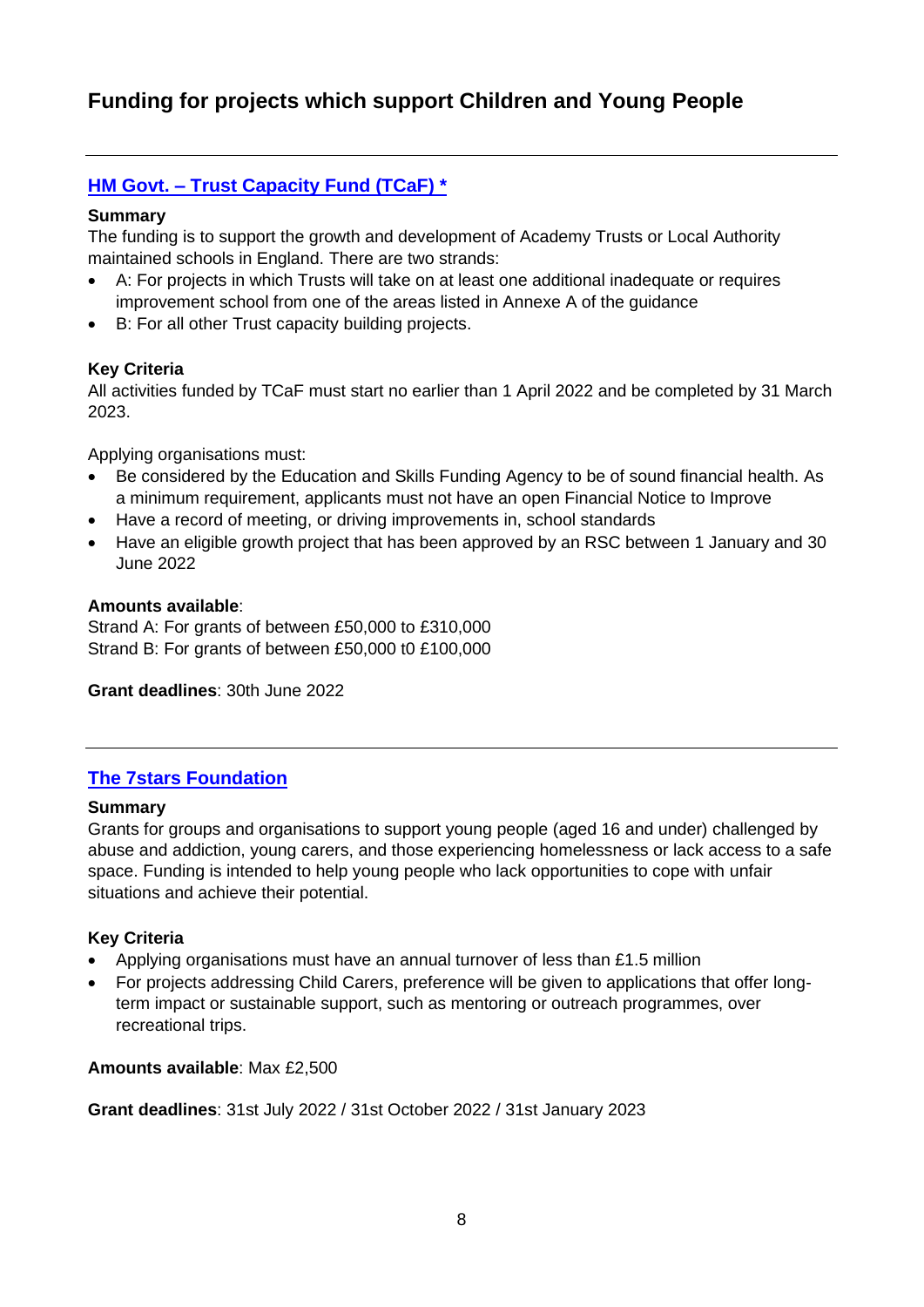## <span id="page-8-0"></span>**[Universal Music UK Sound Foundation –](https://www.umuksoundfoundation.com/awards/) School Awards**

#### **Summary**

The scheme aims to support the access to music for schools, students and teachers by supporting the purchase of musical instruments and equipment.

#### **Key Criteria**

- Only schools can apply
- Previous successful applicants must wait two trustee meetings (approximately 12 months) before being eligible to re-apply.

The Foundation also has [Individual Awards](https://www.umuksoundfoundation.com/awards/) to support individuals with purchasing instruments and equipment.

**Amounts available**: Max £1,500

**Grant deadlines: 10th August 2022** 

## <span id="page-8-1"></span>**Asda Foundation - [U18 Better Starts Grant](https://www.asdafoundation.org/foundation-grants)**

#### **Summary**

Organisations working to benefit children and young people under 18 years of age can apply for funding for a range of activities that address the following:

- Provision of essential items e.g., food, hygiene products.
- Encourage physical activity.
- Improve mental health.
- Celebrations within communities e.g., summer holiday events.

#### **Key Criteria**

- A focus of the grant is to ensure children are supported during the summer.
- Organisations must have a presence in their local community and must demonstrate how the activity will benefit those under 18 years old.
- The local Community Champion should be contacted to discuss the grant and to check eligibility. Submission forms are available from the Community Champion.
- Applications should be submitted at least six weeks before the activity to give enough processing time.

**Amounts available**: Between £500 and £1,500

Grant deadlines: 19<sup>th</sup> August 2022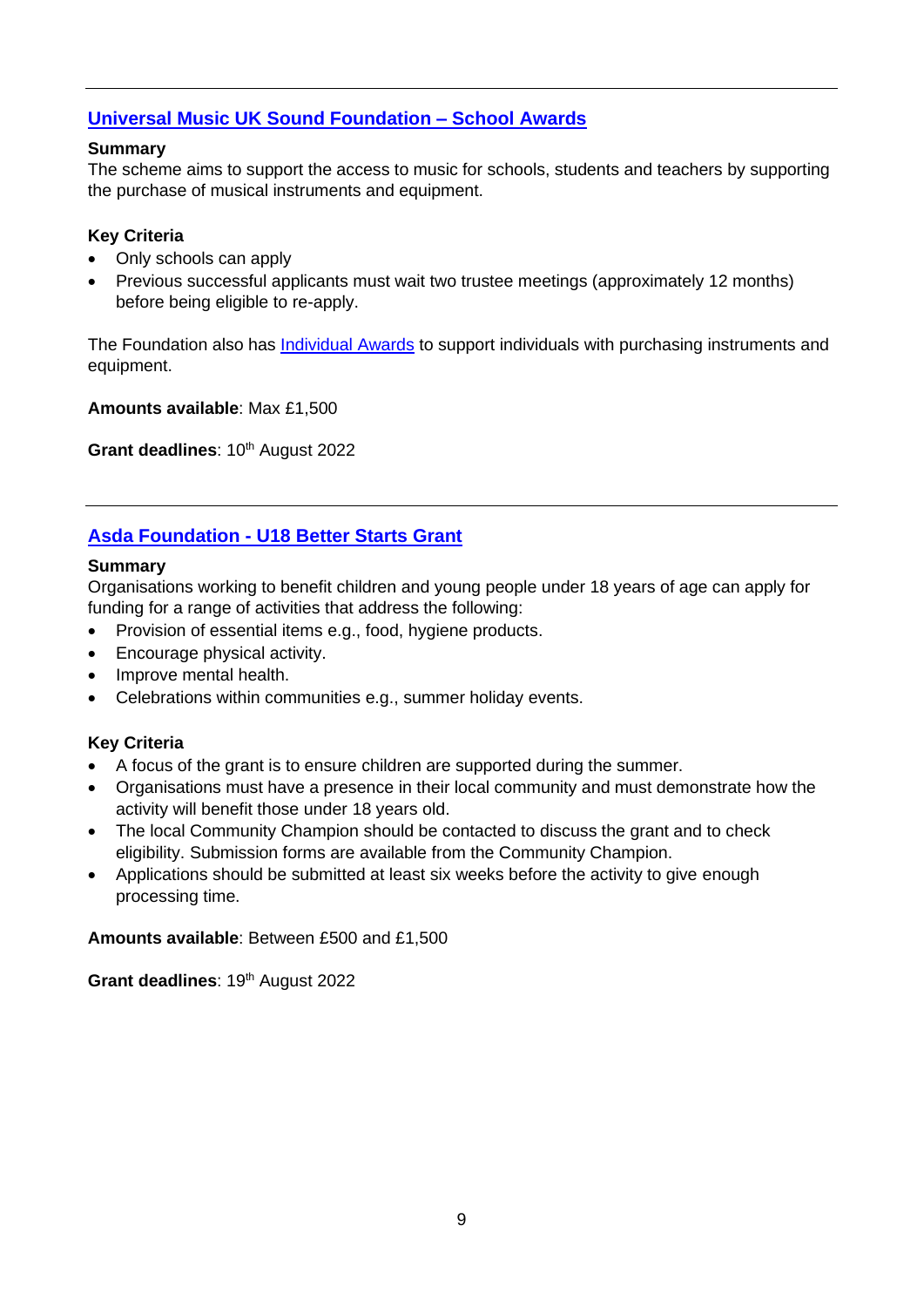## <span id="page-9-0"></span>**MOD - [Education Support Fund \\*](https://www.gov.uk/government/publications/mod-support-fund-for-schools-with-service-children-grant-application-pack)**

#### **Summary**

Grants are available to publicly funded schools, academies and free schools throughout the UK to mitigate the effects of significant mobility and/or deployment of their service communities.

#### **Key Criteria**

- Schools must be subject to either significant mobility of Service children or have Service children whose parents are subject to deployments.
- If applying as a cluster an individual school can also submit their own separate bid, provided it is for a different initiative (no double bidding allowed).

#### **Amounts available**: Not disclosed

**Grant deadlines: 30<sup>th</sup> September 2022** 

## <span id="page-9-1"></span>**HM Govt. – [Senior Mental Health Lead Training \\*](https://www.gov.uk/guidance/senior-mental-health-lead-training)**

#### **Summary**

Grants are for eligible state-funded schools and colleges to train a senior mental health lead to develop and implement a whole school or college approach to mental health and wellbeing.

#### **Key Criteria**

- All state-funded education settings that are in receipt of ESFA pre-16 revenue, high needs block, or 16 to 19 programme funding are eligible for the grant.
- Schools and colleges that claimed a grant in the 2021 to 2022 financial year are not eligible to apply for another grant.
- The training needs to be within the 2022 to 2023 financial year, up to 31 March 2023.

**Amounts available:** Max £1,200

**Grant deadlines:** Open

#### <span id="page-9-2"></span>**[The David Wilson Foundation](https://www.davidwilsonfoundation.com/)**

#### **Summary**

The grant fund is focused upon advancing the health and wellbeing of younger members of the community and supports schemes which build skills and confidence though education and sport.

#### **Key Criteria**

Potential applicants need to complete a short on-line form in-order to then be considered for a formal invitation to apply

The grant has a focus on the East Midlands and particularly Leicestershire and Rutland.

#### **Amounts available**: Not disclosed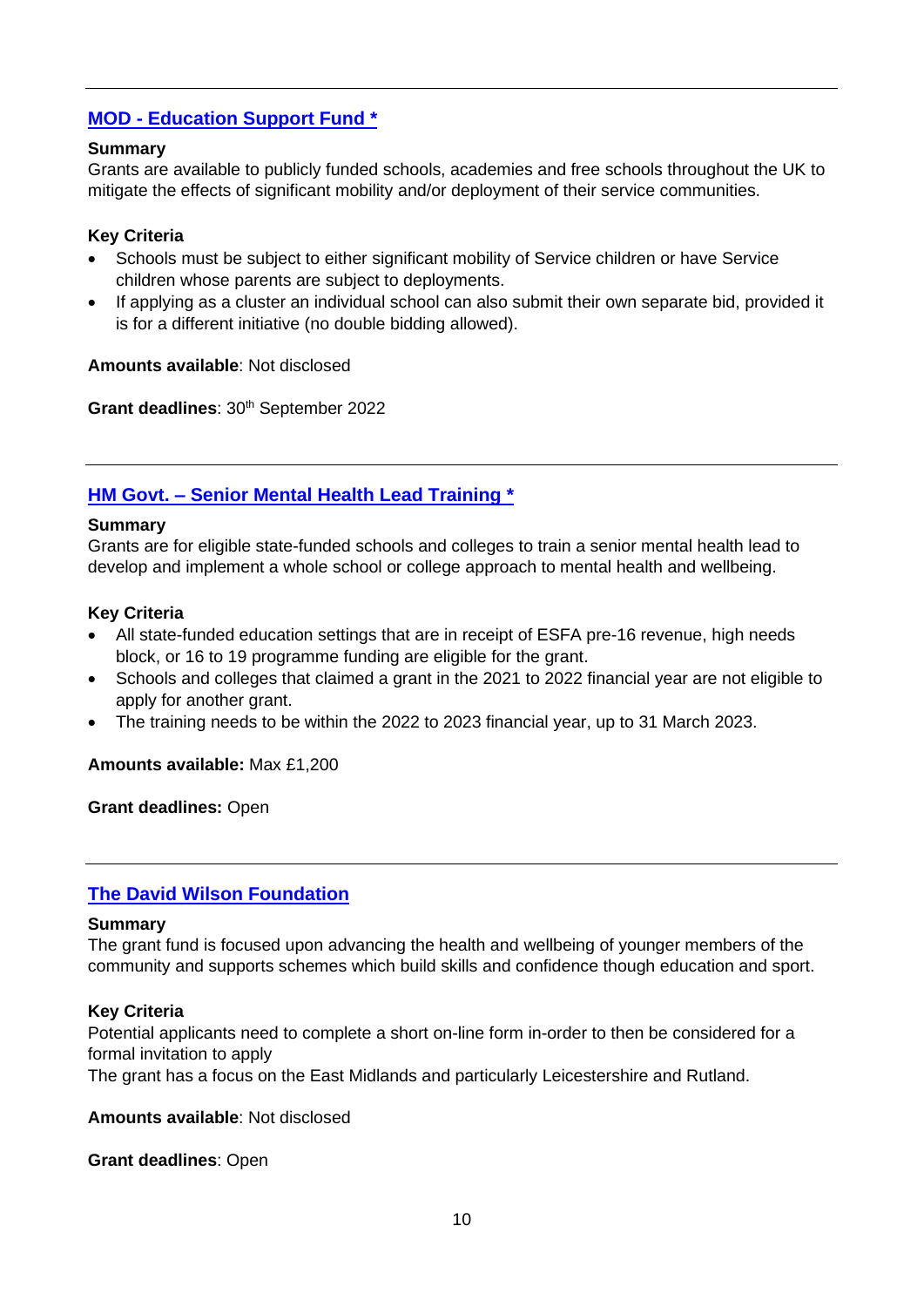## <span id="page-10-0"></span>**[Hargreaves Foundation](https://www.thehargreavesfoundation.org/)**

#### **Summary**

The grant scheme can fund projects, initiatives or the purchase of specific items that support young people in one or more of the following:

- Enables individuals to experience the mental and physical health benefits of participatory sport
- Ensures participatory sport is accessible (accessibility includes affordability)
- Provides sporting or educational activities that foster life skills
- Aims to improve academic engagement and attainment
- Encourages the development of skills and personal attributes to aid future employability

#### **Key Criteria**

Beneficiaries must be under the age of 18, and living with a mental health problem, physical disability or growing up in poverty

**Amounts available**: Not disclosed

**Grant deadlines**: Open

## <span id="page-10-1"></span>**[True Colours Trust –](https://www.truecolourstrust.org.uk/small-grants-uk/) UK Small Grants**

#### **Summary**

Grants for charitable organisations to deliver activities which support disabled children and children (aged 0-25 years) with life-limiting conditions and their families. Eligible organisations must have annual income of less than £350,000.

#### **Key Criteria**

Funding available for the following:

- Activities for disabled children, children with life-limiting conditions and their families.
- Activities which support siblings of disabled children or siblings of children with life-limiting conditions.
- Bereavement support for children and young people.
- Family support / parent-led peer support for parents of disabled children.
- Respite which supports the whole family.
- Support for disabled children and children with life-limiting conditions who are shielding or unable to return to school due to Covid-19.
- Equipment and Materials

#### **Amounts available**: Max £10,000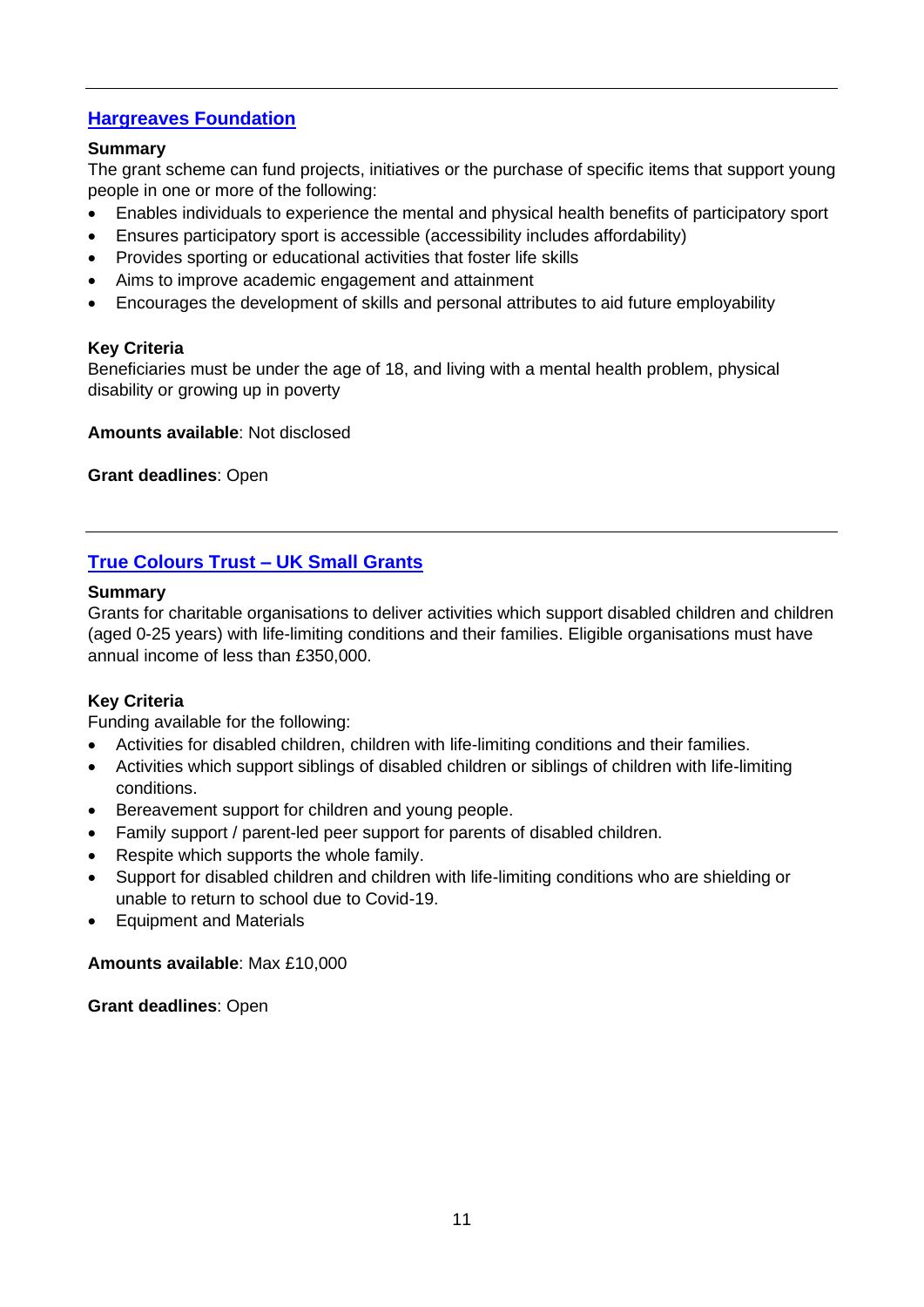## <span id="page-11-0"></span>**Buttle UK – [Chances For Children Grants \\*](https://buttleuk.org/apply-for-a-grant/chances-for-children-grants/)**

#### **Summary**

Frontline professionals (from a registered charity, housing association or public sector organisation) can apply for individually tailored grants for children and young people who have experienced a crisis that has had a significant impact on their social and emotional wellbeing and educational engagement.

Applicants must:

- Be working directly with the children/young person
- Have carried out at least one home visit
- Have made a full assessment of the children's or young person's needs

#### **Key Criteria**

The children or young people being supported must meet all of the criteria:

- Be children or a young person aged 18 and under, if living with parent/carer, OR 20 and under if living independently, with little or no support from their family
- Be living on a low income and experiencing financial hardship
- The children and young people have experienced a crisis that has recently had a significant and enduring impact on all three of the following: their social wellbeing; their emotional
- wellbeing; and their educational engagement
- The family or young person has recently taken action to improve their situation, are actively engaging with support and are moving on from the crisis.

**Amounts available**: Max £2,000

**Grant deadlines**: Open

#### <span id="page-11-1"></span>**[Oakland Foundation](https://www.oakland-foundation.com/apply-for-funding/)**

#### **Summary**

The fund is available for clubs, groups, organisations and schools which support children under the age of 16 and their families. There are three themes:

- Education: to ensure children get the best education no matter what their background.
- Health and nutrition: to ensure children have access to healthy food.
- Sport: to ensure children have access to sport and activities irrespective of social background or physical ability.

#### **Key Criteria**

Preference will be given to:

- Applications with a clearly defined and measurable outcome.
- Applicants who have a demonstrable track record of delivering outcomes

#### **Amounts Available**: Not disclosed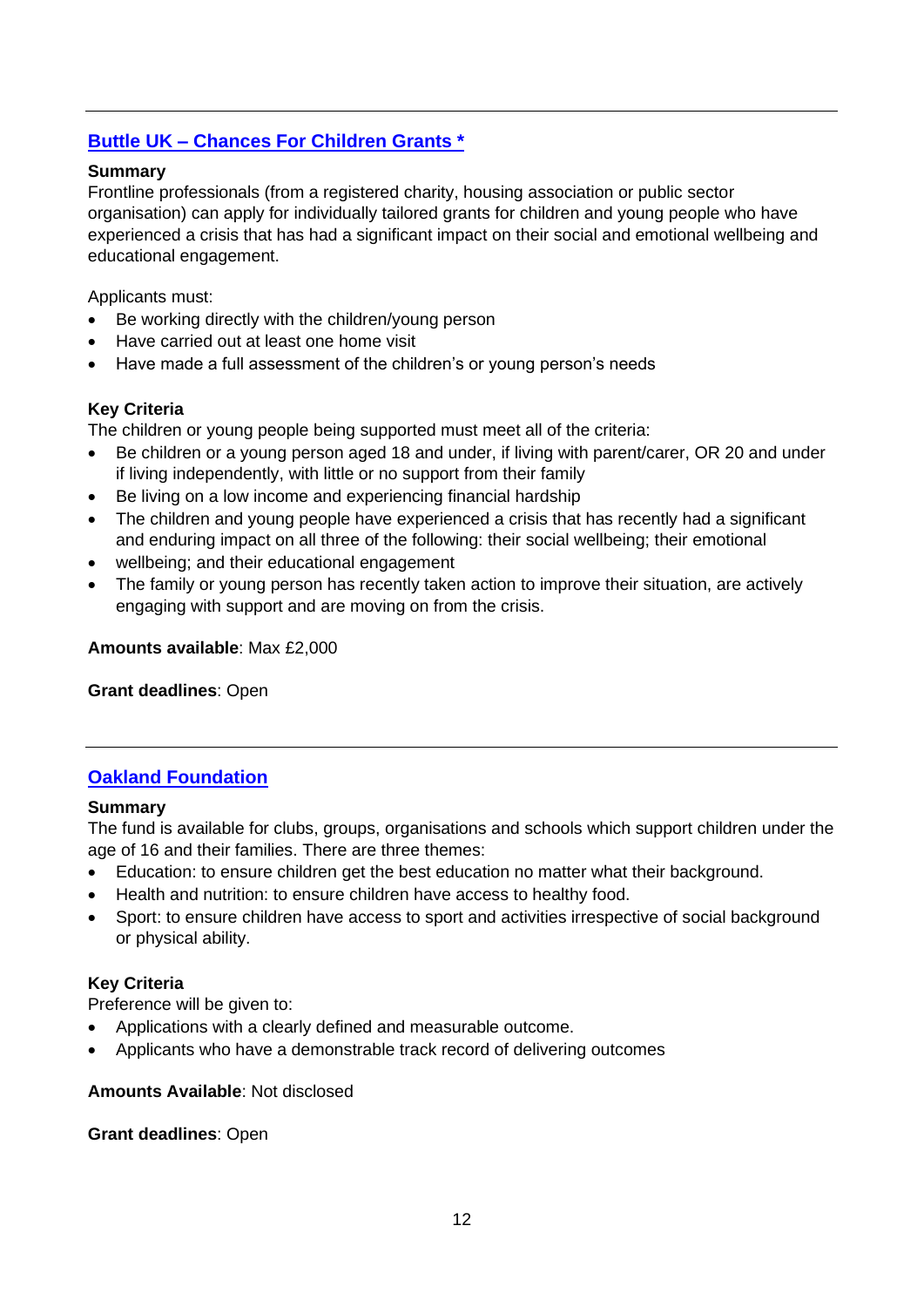## <span id="page-12-0"></span>**[Masonic Charitable Foundation –](https://mcf.org.uk/get-support/grants-to-charities/children-and-young-people/) Children and Young People**

#### **Summary**

Grants (for up to 3 years) are available for local and national charities in England and Wales helping disadvantaged children and young people to overcome the challenges they face. Depending on their annual income level, charities can apply for:

- Small grants, for general running and/or overhead costs of the charity core funding.
- Large grants, for projects and can be used for salary costs, activities, materials, etc.

#### **Key Criteria**

- Projects must support disadvantaged and vulnerable children aged 0-18 and up to the age of 25 years for disabled young people.
- Grant amounts should not exceed 20% of the total income of the applicant charity.
- For small grants, at least 75% of the charity's beneficiaries must be disadvantaged children and young people
- For large grants, all of the beneficiaries of the project must be disadvantaged children and young people and their families/guardians.

#### **Amounts available**:

- Small grants between £1,000 and £15,000 for charities with an income of under £500,000.
- Large grants between £10,000 and £60,000 for charities with an annual income over £500,000.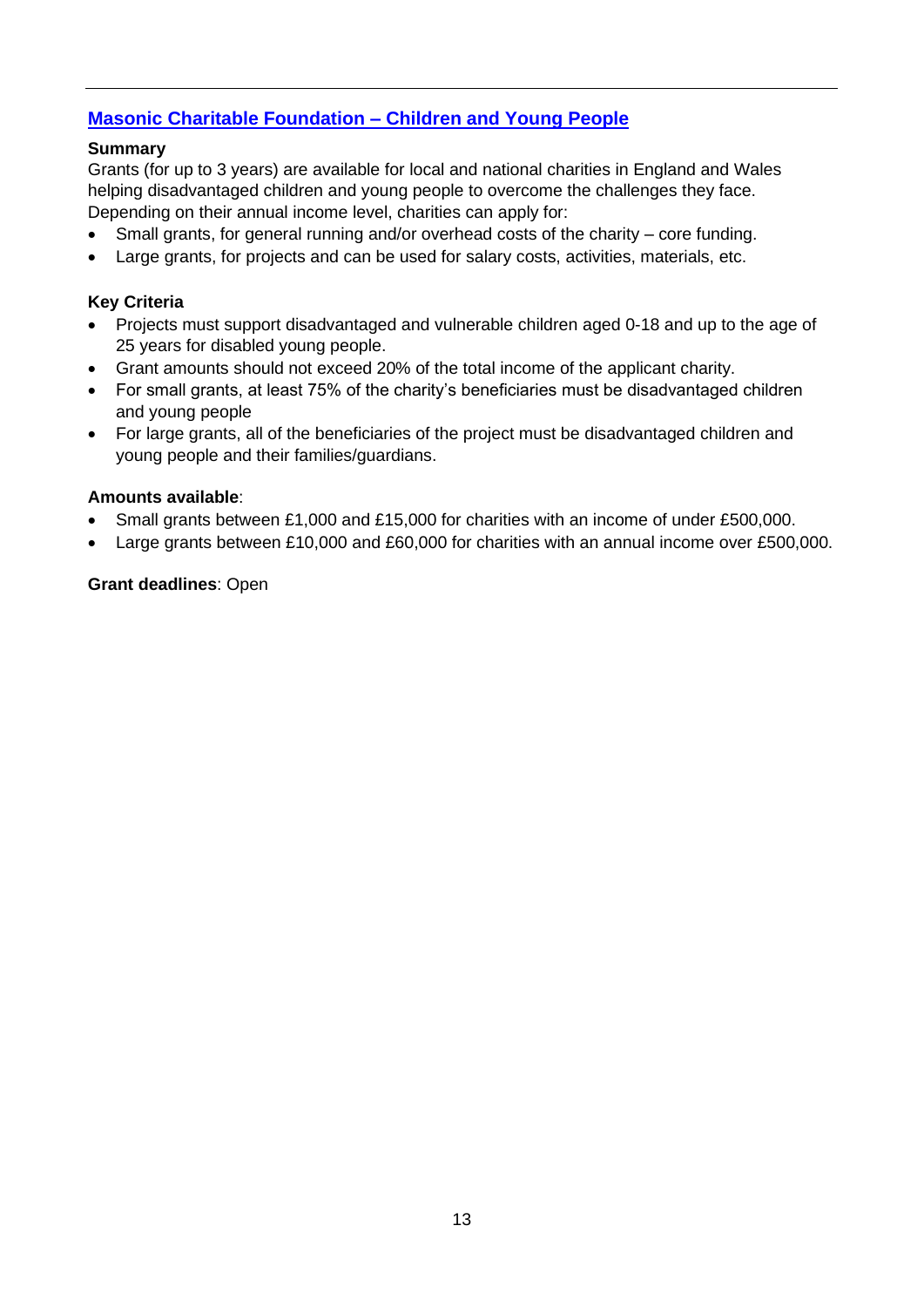# <span id="page-13-0"></span>**Funding for projects which support broader community outcomes**

## <span id="page-13-1"></span>**[Leicestershire County Council -](https://www.leicestershirecommunities.org.uk/grants/environment-grant.html) SHIRE Environment Grant**

#### **Summary**

Supports new and innovative projects that will meet one or more of the grant scheme outcomes:

- To reduce the amount of household waste produced in Leicestershire
- To reduce the amount of greenhouse gas emissions within communities
- To improve biodiversity and support the creation, protection, enhancement and management of sustainable green spaces
- To raise awareness and understanding on the above outcomes as well as providing necessary training and skills to manage and support projects.

#### **Key Criteria**

- The main beneficiaries must be residents of Leicestershire, excluding Leicester City and Rutland
- All relevant permissions and consents necessary to enable the project to go ahead must have been obtained from the relevant authorities before a grant can be offered.
- There are other specific criteria for community building and biodiversity related initiatives

#### **Amounts available**: Max £3,000

**Grant deadlines**: Round 1 closes 24th June 2022

## <span id="page-13-2"></span>**[The Shoosmiths Foundation](https://www.shoosmiths.co.uk/our-responsibility/shoosmiths-foundation)**

#### **Summary**

The fund supports charitable work which addresses the ShooSmiths Foundation's funding priorities, which are to:

- Advance social mobility in the legal sector, and across the UK, in line with the Shoosmiths social mobility action plan.
- Advance a carbon net zero UK.
- Advance access to justice in the UK.

#### **Key Criteria**

Projects must:

- Relate to the social mobility aim of the Shoosmiths Foundation.
- Be linked to a Shoosmiths location and relate to areas with lower social mobility prospects
- Help people into local employment, or aim to address specific underrepresentation

#### **Amounts available**: Between £25,000 and £50,000

**Grant deadlines: 24<sup>th</sup> June 2022**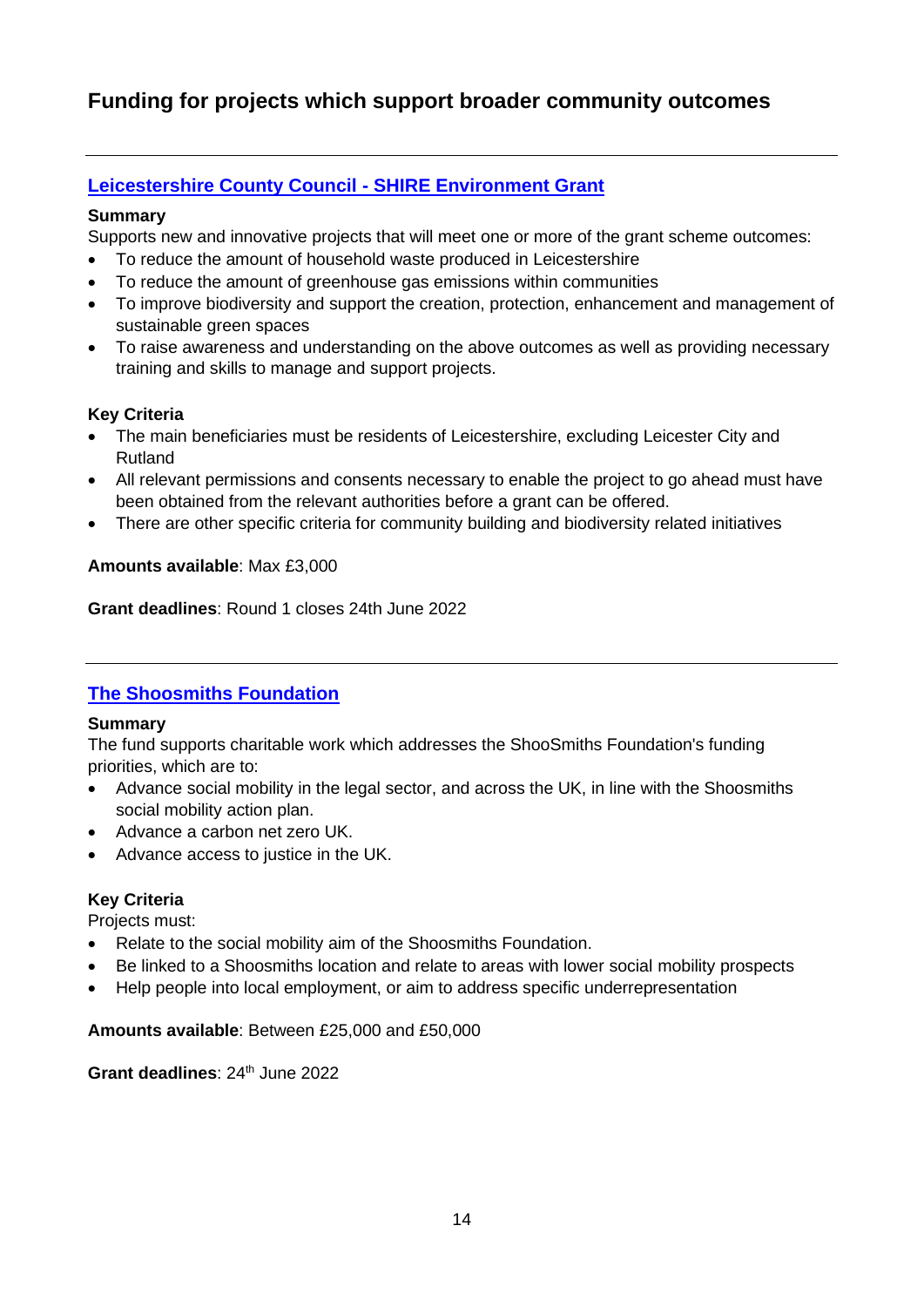## <span id="page-14-0"></span>**Arnold Clark - [Community Fund](https://www.arnoldclark.com/community-fund)**

#### **Summary**

The fund aims to help UK charities and local community groups continue their important work which may be at risk due to the coronavirus pandemic.

#### **Key Criteria**

- Only one application per organisation per round of funding
- The primary focus for the grant needs to be people and communities in the UK

**Amounts available**: Max £1,000

**Grant deadlines**: 30th June 2022

## <span id="page-14-1"></span>**[Illegal Money Lending Team \(IMLT\) -](#page-14-1) Stop Loan Sharks Community Fund**

#### **Summary:**

Funding is available for a range of community focussed organisations (as well as businesses and individuals) looking to undertake community-based initiatives which:

- Contribute to raising awareness of the dangers of using loan sharks.
- Prevent crime and disorder and makes a difference in local communities.
- Promote the work of the Illegal Money Lending Team (IMLT) in communities.
- Encourage reporting of loan sharks and signposts victims to the team.

Applications are welcomed from partnerships, with organisations each bidding for £5,000 for a collective project.

#### **Key Criteria**

- Successful applicants will be expected to book free "Stop Loan Sharks" training which will be delivered by a member of the IMLT for staff and/or volunteers
- Projects must be completed by 31 March 2023.
- Projects should be Innovative, engage with the community, have a lasting impact and legacy and be value for money

**Amounts available**: Max £5,000

**Grant deadlines**: 30th June 2022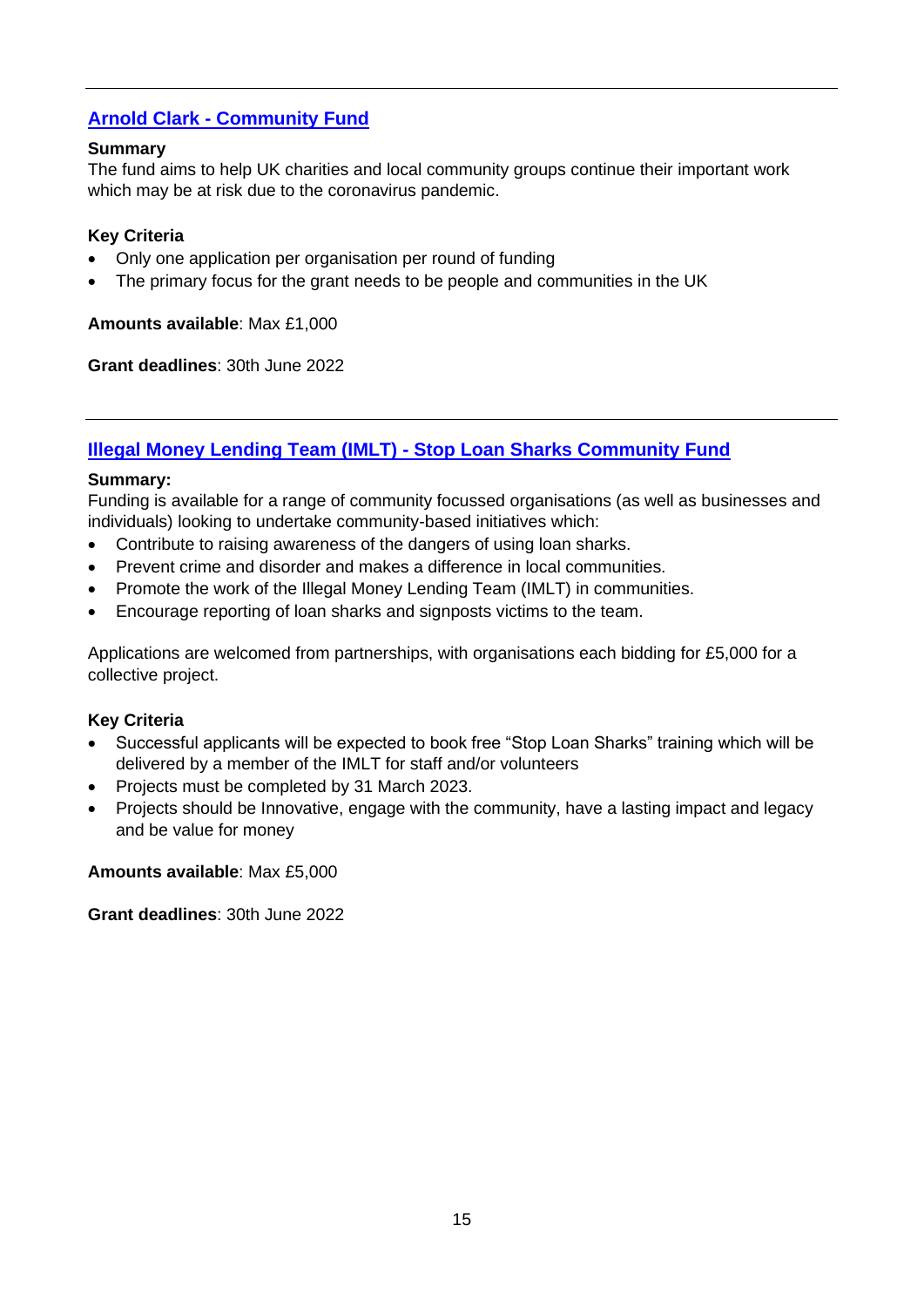## <span id="page-15-0"></span>**[Hilden Charitable Fund](https://www.hildencharitablefund.org/)**

#### **Summary**

There are two funding programmes available:

- Asylum Seekers: For organisations working to provide essential services which help meet the needs of asylum seekers and refugees and support their integration into the wider community.
- Penal Affairs: For work "through the door" where organisations go into prisons with projects and support to help prisoners (especially women) cope and/or maintain family bonds and to be better able to resettle positively when released. Post-release projects which support positive settlement and reduce the risk of re-offending are also welcomed.

#### **Key Criteria**

- Both core and project funding is available.
- Applying organisations must have an income of less that £250,000 and hold less than twelve months spending in cash reserves

**Amounts available**: between £5,000 and £7,000 per year for up to two years

Application deadlines: 3<sup>rd</sup> July 2022 / 27<sup>th</sup> November 2022 / 26<sup>th</sup> March 2023

## <span id="page-15-1"></span>**[HM Govt. Places of Worship Protective Security Funding Scheme](https://www.gov.uk/guidance/places-of-worship-security-funding-scheme#history)**

#### **Summary**

The scheme is intended to reduce the risk and impact of hate crime at places of worship and associated faith community centres. Funding is available for protective security measures to places of worship that have been subject to, or are vulnerable to, a hate crime attack.

#### **Key Criteria**

The scheme can cover the provision and installation of up to three security measures from a selected list which includes:

- CCTV (fixed cameras, not pan-tilt cameras)
- Fencing and/or railings (no more than 2.1m high)
- Manually operated pedestrian and vehicle gates
- Door hardening, locks and mail box/mail bag
- Reinforcing single glazed windows (with anti-shatter film or bars/grilles only)
- Intruder alarms including integrated smoke/heat detection

In the financial year 2022- 2023 mosques and associated faith community centres can also apply for some security guarding services, where they feel security guards will improve the safety of their site and those worshipping there. All measures under the scheme must be completed and delivered by 31<sup>st</sup> March 2023.

The scheme is open to all faiths, except the Jewish community. This is because a separate funding scheme administered by the [Community Security Trust](https://www.gov.uk/government/news/protective-security-grant-funding-for-jewish-institutions-to-continue) is available to provide security measures at certain Jewish faith institutions.

#### **Amounts available**: Not disclosed

**Grant deadlines: 14th July 2022**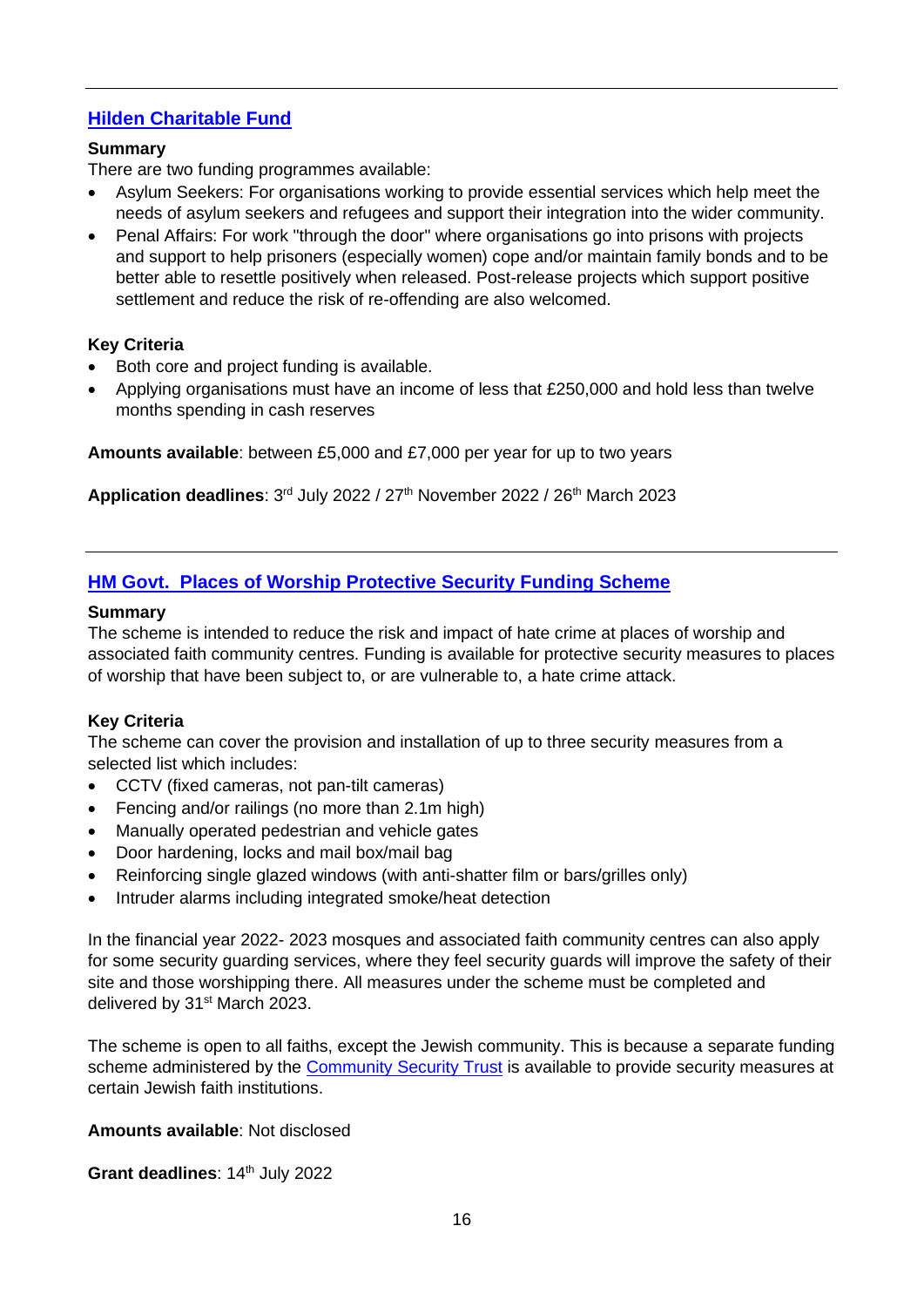## <span id="page-16-0"></span>**[Mercia Park Community Fund](https://www.llrcommunityfoundation.org.uk/mercia-park-community-fund/)**

#### **Summary**

Grants are for community projects within a 5-mile radius of the Mercia Park Development at Junction 11 M42 which:

- Help strengthen local communities (particularly their quality of life and life chances)
- Improve the natural environment

Projects should start from November 2022 onwards, for a maximum 12-month period

#### **Key Criteria**

Priority will be given to:

- Organisations who can clearly demonstrate that they are addressing a need in the local community and offering localised support.
- Smaller charitable organisations that have limited access to larger funds.

#### **Amounts available**: Max £5,000

**Grant deadlines**: 22nd July 2022 NB: This is the final round of funding and may close early if oversubscribed

## <span id="page-16-1"></span>**OPCC – [Commissioner's Safety Fund](https://www.leics.pcc.police.uk/Planning-and-Money/Commissioning/Current-Funding-Available/Commissioners-Safety-Fund.aspx)**

#### **Summary:**

Funding is available for community projects that help reduce the risk of crime and abuse and increase public safety.

There will be six rounds of funding per year and funding can be used for projects and initiatives that meet any of the objectives of the [Police and Crime Plan](https://www.leics.pcc.police.uk/Planning-and-Money/Police-and-Crime-Plan/Police-and-Crime-Plan.aspx)

#### **Key Criteria**

- If you wish to apply for a project focussing on a local area, you are advised to refer to the local Community Safety Partnership plan to ensure that your proposal complements (rather than duplicates or overlaps) existing provision.
- Applicants are advised to check the detail of the Funding Agreement to ensure that they can comply with the terms and conditions associated with the funding.

#### **Amounts available**: Max £10,000

Grant deadlines: Opened 1<sup>st</sup> June and closes 25<sup>th</sup> July 2022 (closing dates will occur every 2 months)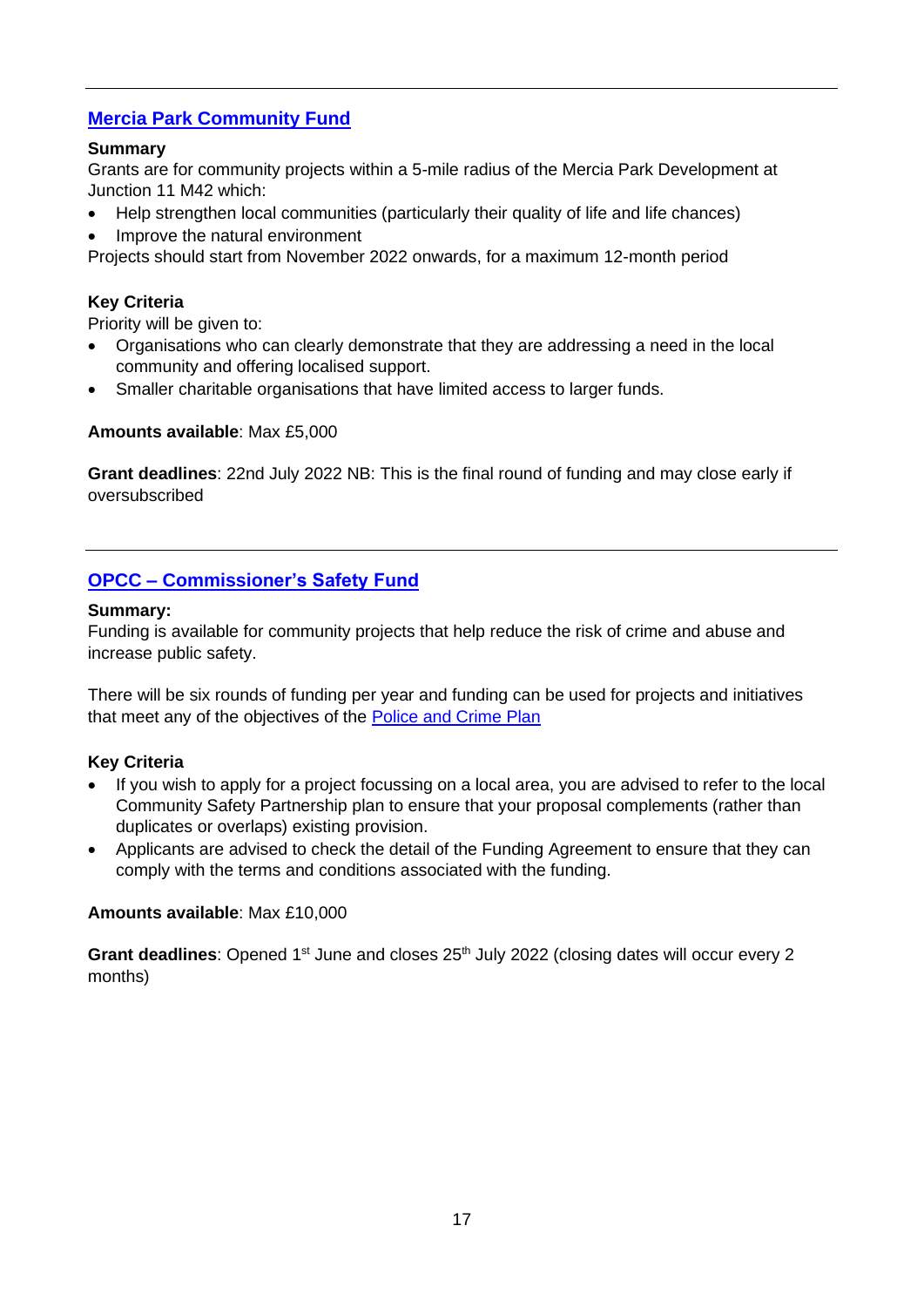## <span id="page-17-0"></span>**Baring Foundation - [Arts and Mental Health Programme](https://baringfoundation.org.uk/news-story/new-funding-for-global-majority-led-arts-organisations-to-develop-creative-work-with-people-with-mental-health-problems/)**

#### **Summary**

The fund supports Global Majority-led arts organisations to develop their offer of creative opportunities to people living with mental health problems.

#### **Key Criteria**

Applying organisations must be:

- An established arts organisation of any kind (including museums).
- An Arts organisations that is Global Majority-led (in this case meaning communities that experience racism in the UK, including Gypsy, Roma and Traveller communities)
- An Arts organisations that has been established for at least two years with audited accounts for at least that length of time.

Although the lead applicant must be a Global Majority-led arts organisation, they may wish to partner with an organisation specialising in mental health which is not arts-focused.

**Amounts available**: Between £20,000 and £60,000 (over a minimum of two years)

**Grant deadlines**: 26th July 2022

## <span id="page-17-1"></span>**Harborough District Council – [Platinum Jubilee Capital Grant Fund](https://www.harborough.gov.uk/info/20004/planning_strategy/134/platinum_jubilee_capital_grant_fund/2)**

#### **Summary**

The fund will help mark this historic milestone through helping to secure or develop significant capital assets across the Harborough district, as a lasting commemoration. Projects must meet at least one HDC Corporate Priorities:

- Community leadership to create a sense of pride in our place
- Promoting health and wellbeing and encouraging healthy life choices
- Creating a sustainable environment to protect future generations
- Supporting businesses and residents to deliver a prosperous local economy

#### **Key Criteria**

Projects must meet all of the following criteria:

- Be creative
- Be a new project
- Have a long-lasting impact/ legacy of Jubilee
- Enhance the local place
- Have a demonstrable public benefit and be freely available to the local community

**Amounts Available**: Max grant £70,000 (ten grants will be awarded)

**Grant deadlines**: 31st July 2022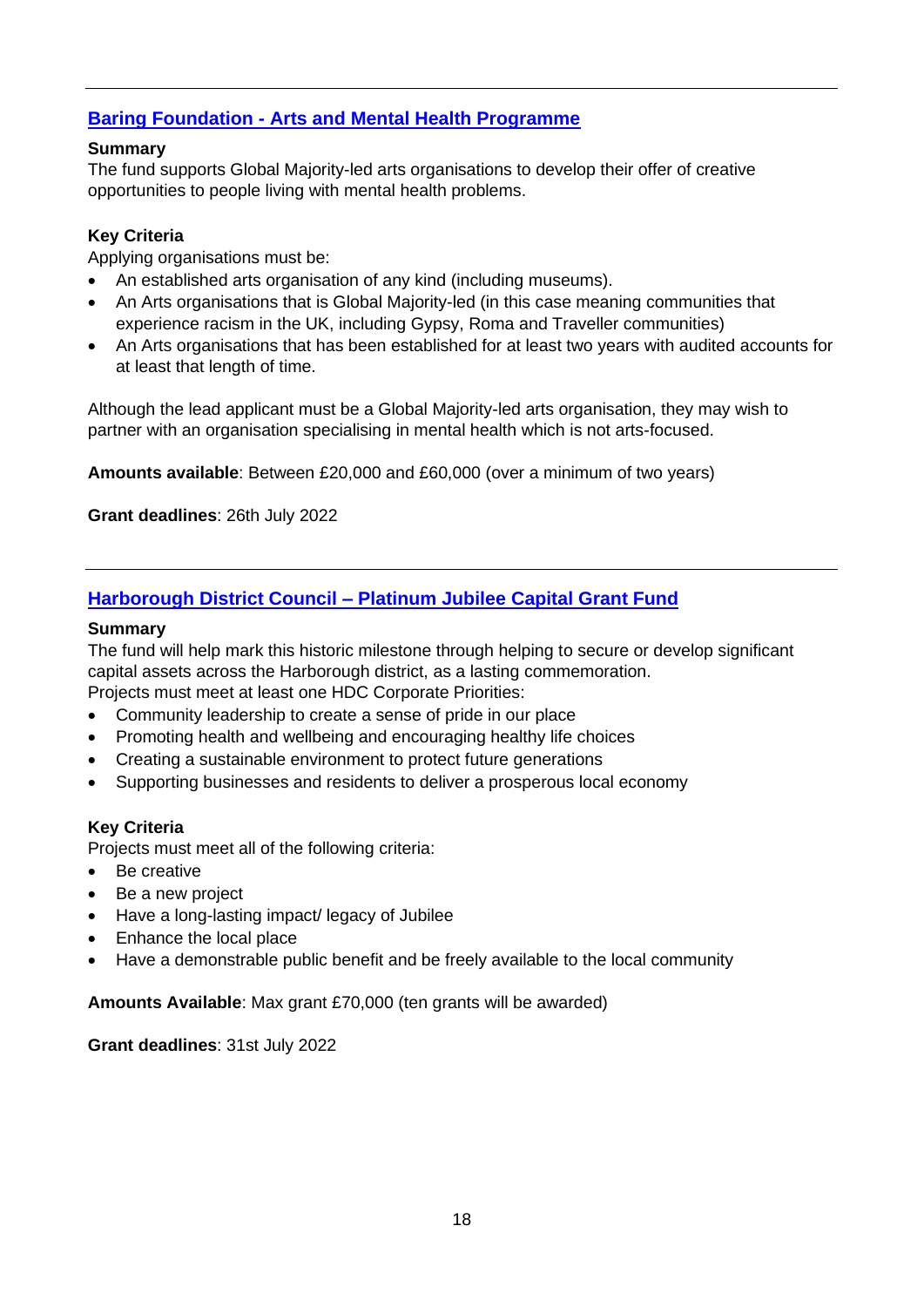## <span id="page-18-0"></span>**HM Govt. - [Community Ownership Fund](https://www.gov.uk/guidance/community-ownership-fund-round-2-how-to-express-your-interest-in-applying)**

#### **Summary**

The funding is intended to support communities to purchase community assets and amenities which are at risk of being lost and run them as sustainable community businesses. Assets include parks, community centres museums, theatres, pubs and post offices.

#### **Key Criteria**

- The Fund will contribute up to 50% of the total capital required.
- Capital funding for purchasing or refurbishing assets requires match funding
- Revenue funding for running costs including legal fees, utilities and staffing- match funding not required.
- Revenue funding request cannot be more than 20% of the capital funding request or £50,000, whichever is smaller.
- Applicants must demonstrate that the community asset: is at risk of loss without intervention, has community value, has or will have community use and there is clear plan for long-term sustainability
- A 15-year lease is required on an asset

#### **Amounts available:** Max £250,000

**Grant deadlines:** Expressions of interest can be submitted at any time. There are three bidding windows for the full application. The first one closes on 19<sup>th</sup> August 2022. There will be two more bidding windows before March 2023.

#### <span id="page-18-1"></span>**[Leicestershire County Council –](https://www.leicestershirecommunities.org.uk/grants/shire-community-grant.html) SHIRE Community Grant**

#### **Summary**

Grants are available to support the delivery of projects, activities and services which are specifically targeted to improving the lives of vulnerable/disadvantaged people and communities.

Applications can include costs to run and deliver projects, including any equipment (capital items) required as well as funding for core organisational running costs.

#### **Key Criteria**

Applying organisations must:

- Be a VCSE organisation, or Town/Parish Council
- Provide services for vulnerable/disadvantaged people who are residents of Leicestershire (not Leicester City)

#### **Amounts Available**:

- Small Grants maximum £3,000
- Large Grants minimum £3,001, maximum £10,000

Grant deadlines: Round 2 Opens on 6<sup>th</sup> July and closes 7<sup>th</sup> September 2022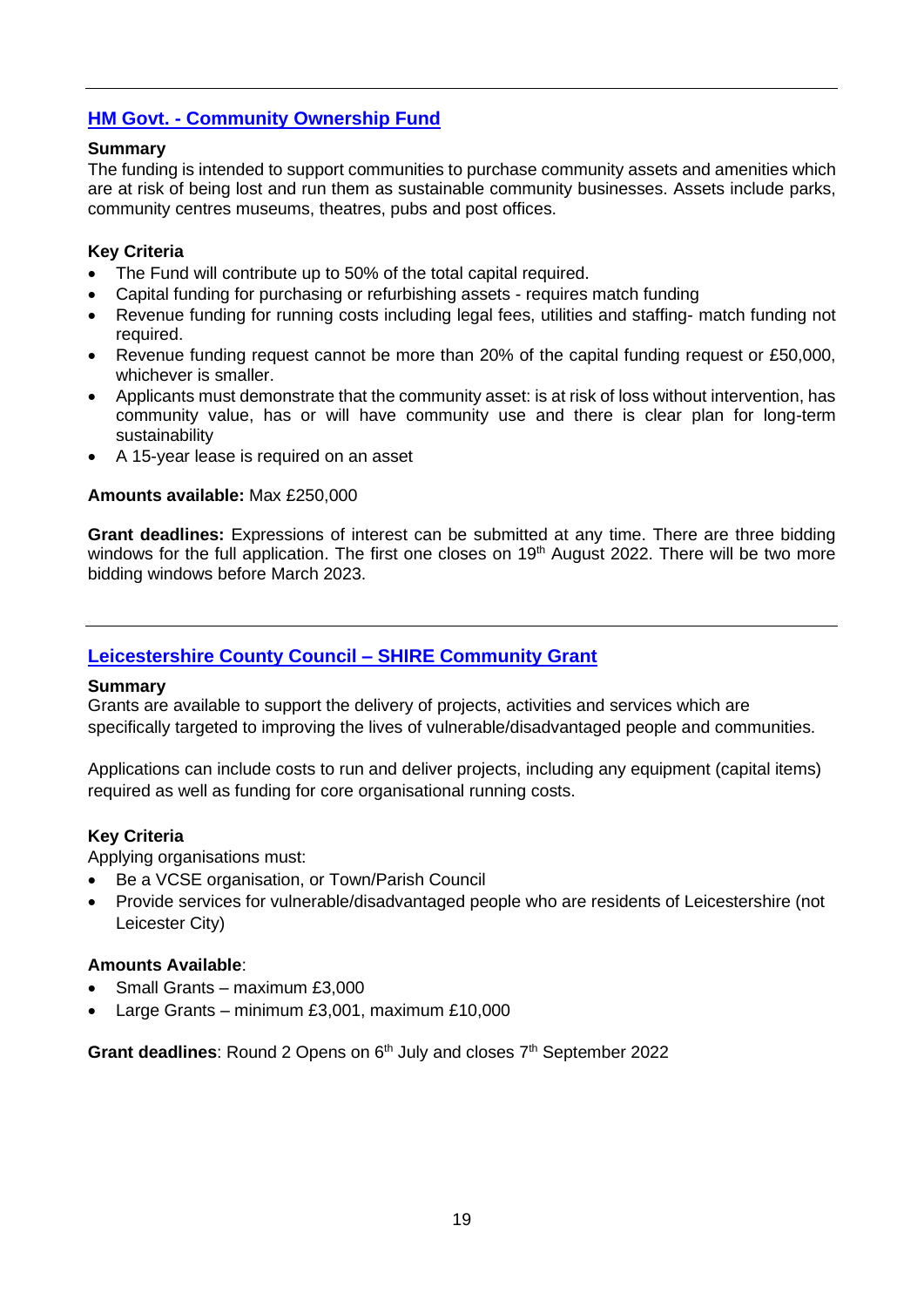## <span id="page-19-0"></span>**[Association of Independent Museums –](https://aim-museums.co.uk/for-aim-members/grants/collections-care-conservation-grants/) Collections Care Scheme**

#### **Summary**

Grant for small to medium sized museums to care for their collections more effectively and efficiently and to meet the standards required for accreditation. There are three grant programmes:

- Collections Care Audits to undertake a basic professional collections care audit
- Collections Care Scheme to develop a more sustainable approach to the conservation and management of collections through improvements to collection care.
- Remedial Conservation Scheme to conserve objects that are part of a museum's permanent collection

#### **Key Criteria**

Applying organisations must:

- Be Association of Independent Museums (AIM) members
- Have less than 50,000 visitors or a turnover of under £300,000 per year

#### **Amounts available**:

- Collections Care Audits grant of £1,100
- Collections Care Scheme max £10,000
- Remedial Conservation Scheme max £10,000

**Grant deadlines**: 31st September 2022

## <span id="page-19-1"></span>**[LGBT+ Futures –](https://www.consortium.lgbt/EquityFund/) Equity Fund**

#### **Summary**

The grant supports intersectional work being undertaken with the following under-represented communities:

- Deaf and/or Disabled LGBT+ people.
- LBT+ women.
- LGBT+ people from Black, Asian and Minoritised Ethnicities (BAME) and LGBT+ people of colour.
- Older LGBT+ people.
- Trans and Non-Binary people.

#### **Key Criteria**

- Applying organisations must be non-profit and able to show they are led by and for the communities of focus. This means their primary objective must be to serve the communities of focus, and these communities must be majority-represented in leadership.
- All grants must be fully spent by August 2023

#### **Amounts available**: Between £100 and £25,000

**Grant deadlines**: Applications accepted until 30th October 2022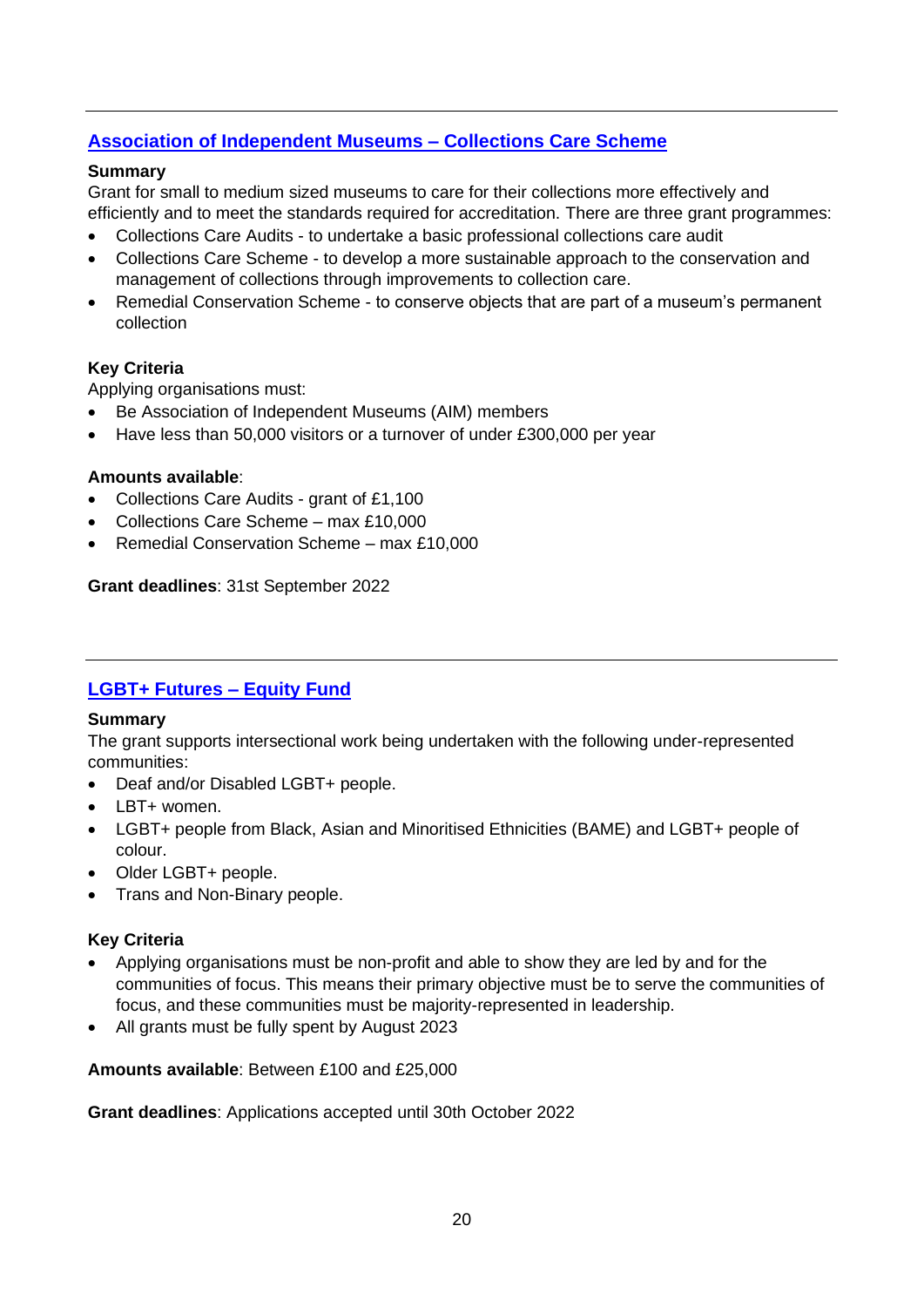## <span id="page-20-0"></span>**Localgiving - [Magic Little Grants](https://localgiving.org/about/magic-little-grants/)**

#### **Summary**

The grant scheme supports community-based projects which address the following themes:

- Improving mental wellbeing.
- Enabling community participation in the arts.
- Preventing or reducing the impact of poverty.
- Supporting marginalised groups and promoting equality.
- Improving biodiversity and green spaces.
- Enabling participation in physical activity.
- Responding to the climate emergency and promoting sustainability.
- Increasing community access to outdoor space.

#### **Key Criteria**

Applying organisations must:

- Have an annual income under £250,000 or be in their first year of operation
- Have charitable aims that are not solely for the advancement of religion
- Not be a national charity
- Be operating on local/regional community initiatives

#### **Amounts available**: Max £500

**Grant deadlines**: Applications can be submitted at any time. The scheme closes on 31st October 2022.

## <span id="page-20-1"></span>**HM Govt. - [Listed Places of Worship Grant Scheme](https://www.lpwscheme.org.uk/)**

#### **Summary**

Grants are available towards the VAT incurred during repairs and maintenance of listed buildings that are used principally as public places of worship, or which are listed places of worship owned by specified organisations that look after redundant places of worship.

The scheme is open to UK listed places of worship of all denominations and religions.

#### **Key Criteria**

- The minimum value of invoices (excluding VAT) for any one claim to the scheme is £1,000
- To support smaller schemes applicants can submit one claim with a value of between £500 and £1,000 (excluding the VAT paid) in any 12-month period.
- Only works carried out to repair, maintain or alter the fabric of an existing listed building are eligible
- Eligible works must be carried out by a VAT registered contractor.

#### **Amounts available**: Not disclosed

**Grant deadlines**: Closes 31st March 2025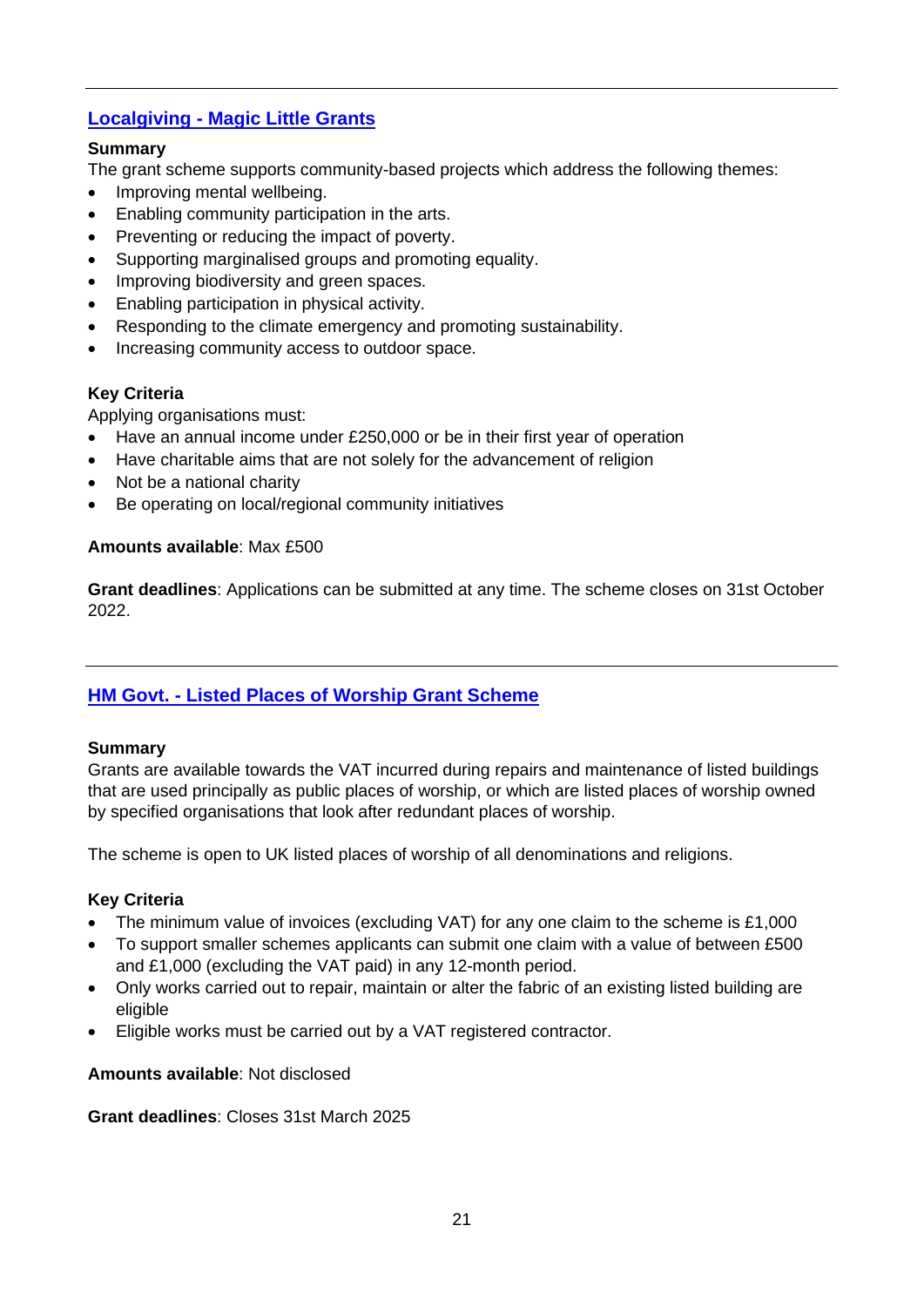## **Support available for Voluntary, Community & Social Enterprise Sector organisations in Leicestershire**

## **Voluntary Action LeicesterShire**

Leicestershire County Council has a contract with [Voluntary Action LeicesterShire](http://www.valonline.org.uk/groups) (VAL) to provide support to voluntary and community sector organisations in Leicestershire, including help with identifying and securing funding. If you are a VCS organisation who is seeking to apply for funding, or bid for contracts, please contact VAL's Sector Support Team for assistance, advice, and guidance. VAL can provide assistance with searching for funding opportunities, checking the relevance of the fund to your funding aspirations, and a read and review of your bid. You can also [sign up for further e-bulletins from VAL,](https://valonline.org.uk/subscriptions/) including news, events, funding opportunities and updates from the Government and Charity Commission. There are currently two newsletters which you can select to receive by ticking the appropriate box. At present funding and commissioning items are included in the voluntary sector support newsletter.

#### **Contact Details:**

Website: [www.valonline.org.uk/contact](http://www.valonline.org.uk/contact) Tel: 0116 2575050 Email: [helpline@valonline.org.uk](mailto:helpline@valonline.org.uk)

## **CASE – Support for Social Enterprises in Leicestershire**

#### Co-operative and Social Enterprise Development Agency (CASE) is a social enterprise and cooperative which provides advice, guidance, and support to existing and emerging co-operatives, social enterprises and community enterprises in Leicester and Leicestershire. CASE supports cooperatives and social enterprises to develop and grow, through the promotion of co-operative ways of working.

Leicestershire County Council has a contract with CASE to provide support to people currently running (or thinking of setting up) social enterprises in Leicestershire.

#### **Contact Details:**

Website:<http://case.coop/> Tel: 0116 222 5010 Email: [enquiries@case.coop](mailto:enquiries@case.coop)



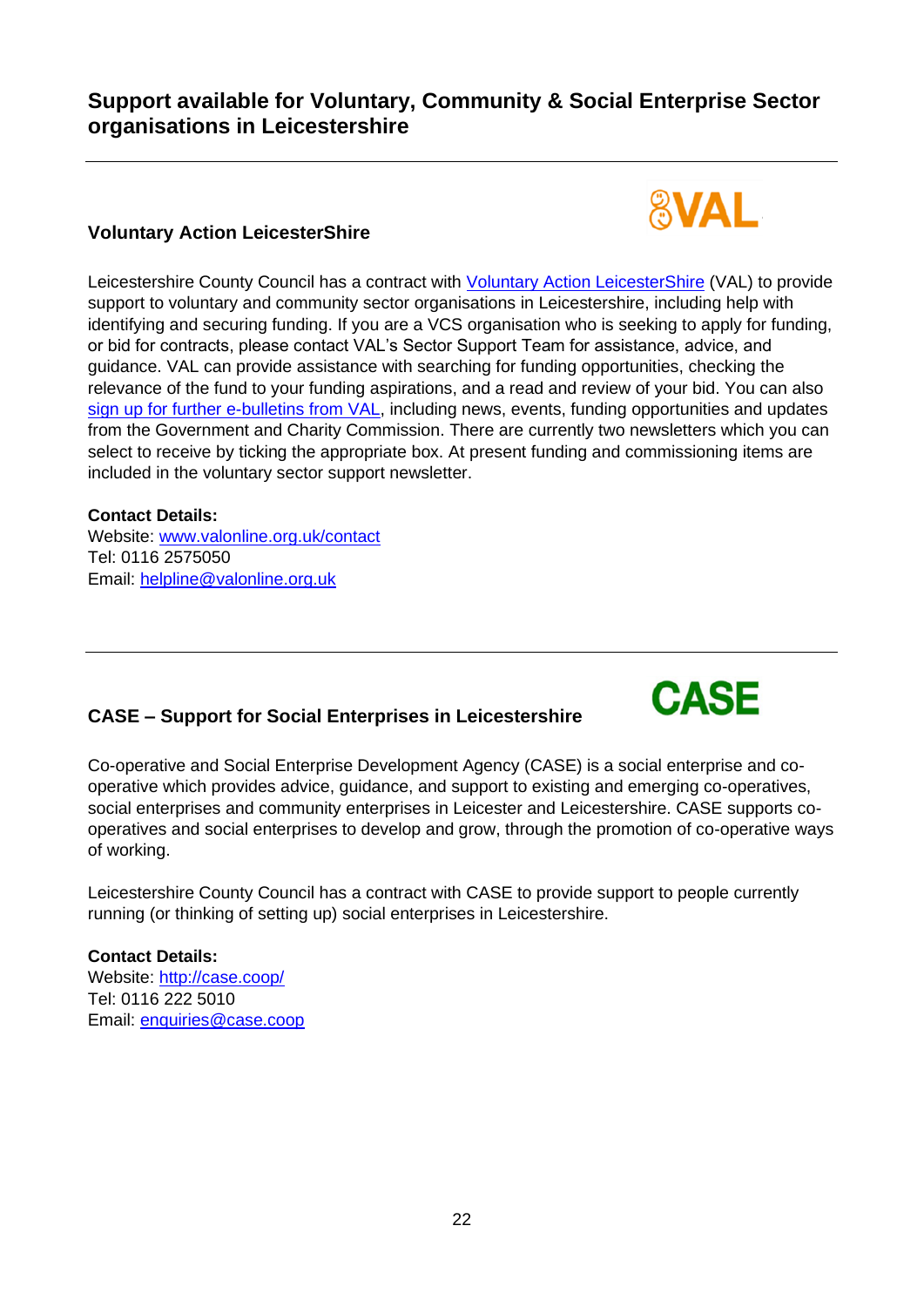## **Leicestershire & Rutland Community Foundation**



The Leicestershire & Rutland Community Foundation is a charity which helps local individuals and companies to give money, in a tax efficient way, directly to local needs. It does this by helping set up new local family and company charitable funds and then supports those donors to give grants to local charitable groups of the their choice through the Making Local Life Better Fund (previously the Donor Matching Scheme).

The Community Foundation also administers local and national grant schemes on behalf of those organisations. These vary throughout the year, please check the website for the funds currently available.

**Contact Details:** Website:<https://www.llrcommunityfoundation.org.uk/> Tel: 0116 262 4916 Email: [grants@llrcommunityfoundation.org.uk](mailto:grants@llrcommunityfoundation.org.uk) 



#### **Commissioning Opportunities**

VCSE organisations are encouraged to explore opportunities to receive income through delivering contracts for services commissioned by the public sector. You can register to receive details of commissioning opportunities through the following websites:

Source Leicestershire:<http://www.sourceleicestershire.co.uk/> Due North:<https://procontract.due-north.com/Login> Contract Finder:<https://www.gov.uk/contracts-finder>



ti GOV.UK

## **Easy Fundraising**

This is a leading fundraising platform that gives organisations access to an unlimited fundraising source, that helps you to raise FREE cashback donations through online shopping. Register your group/organisation as a good cause with [easyfundraising](https://www.easyfundraising.org.uk/leicestershirerutlandsport) to receive free cashback donations when anyone connected to that organisation shops online with 4,200 retailers including Argos, Amazon, Just eat and Booking.com. It doesn't cost the shopper a penny more so it's an easy way for your community to support your organisation just by shopping online as they usually would.

Website:<https://www.easyfundraising.org.uk/leicestershirerutlandsport>